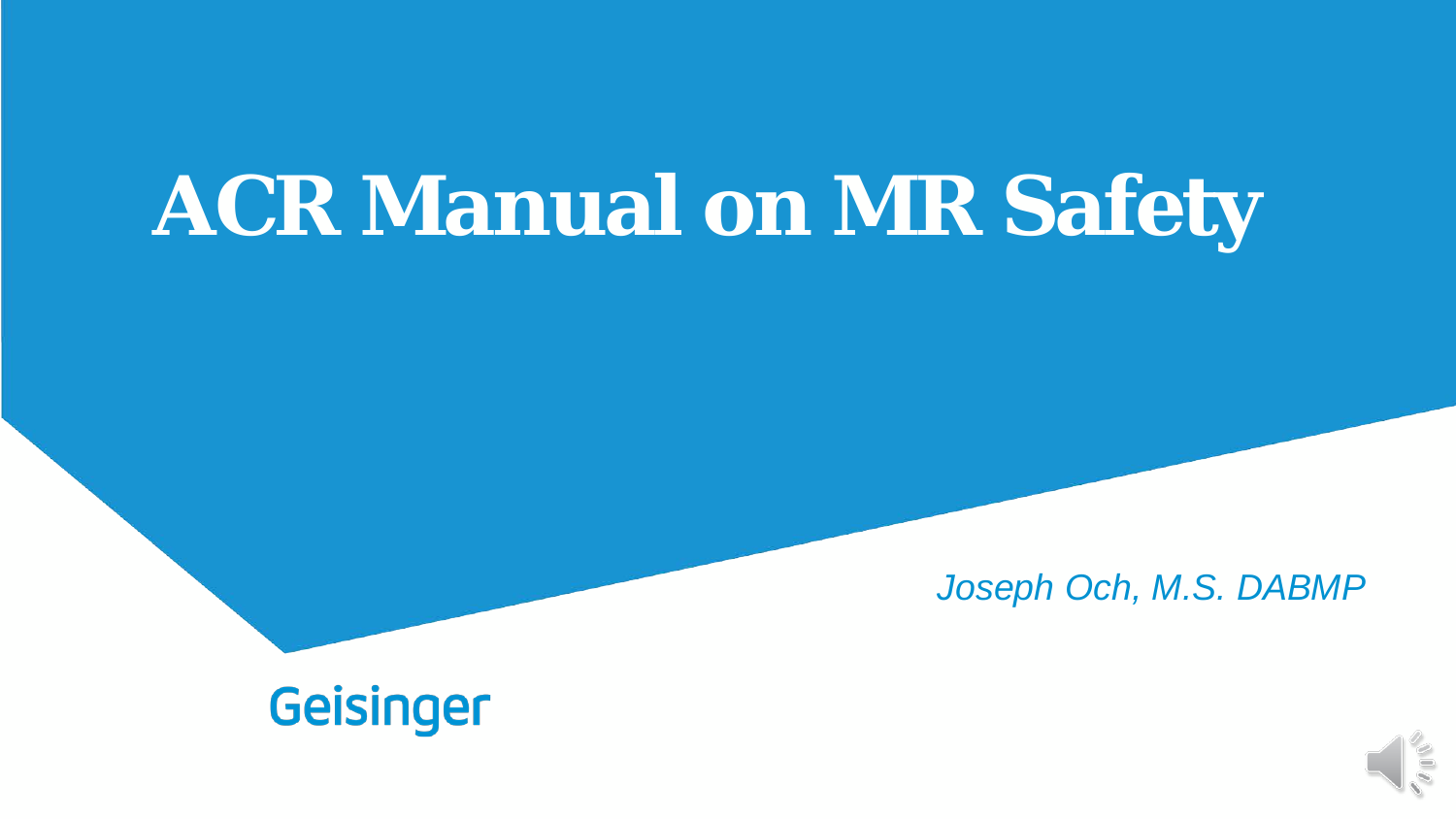

Nothing to disclose

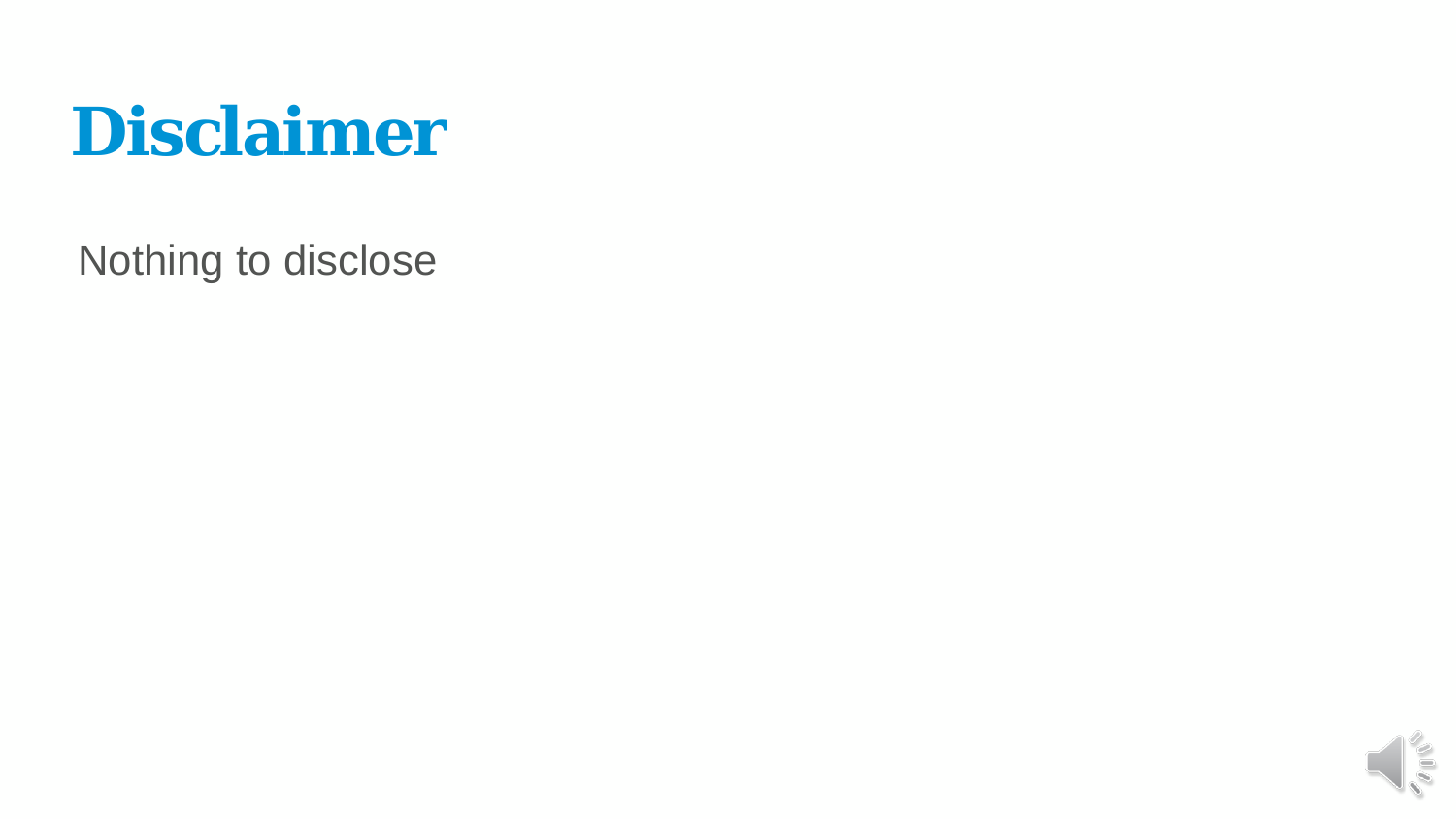

Discuss the changes from the

#### ACR Guidance Document on MR Safe Practices: 2013

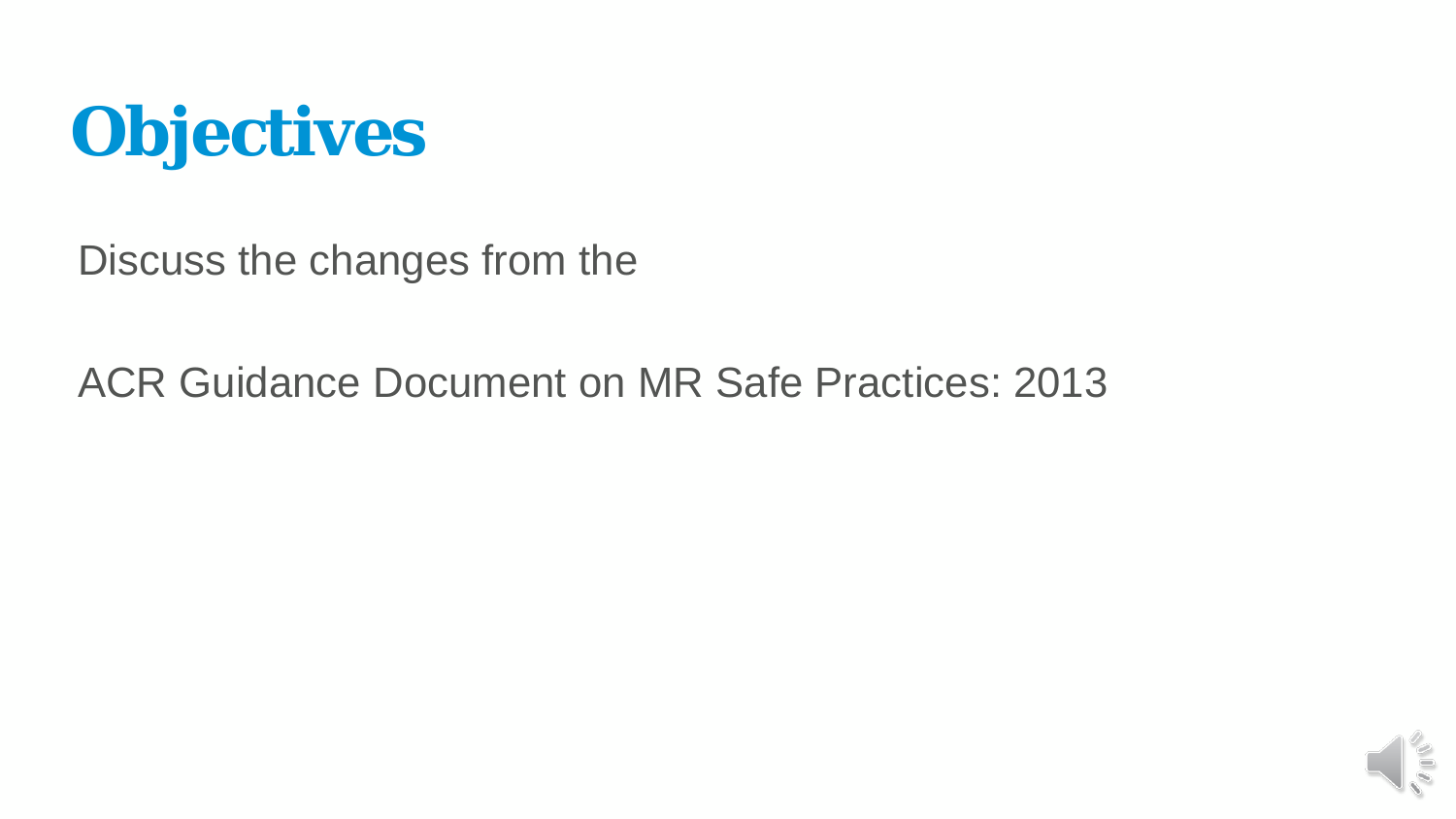

### Changes or additions to the 2013 Guidance document will be in red.



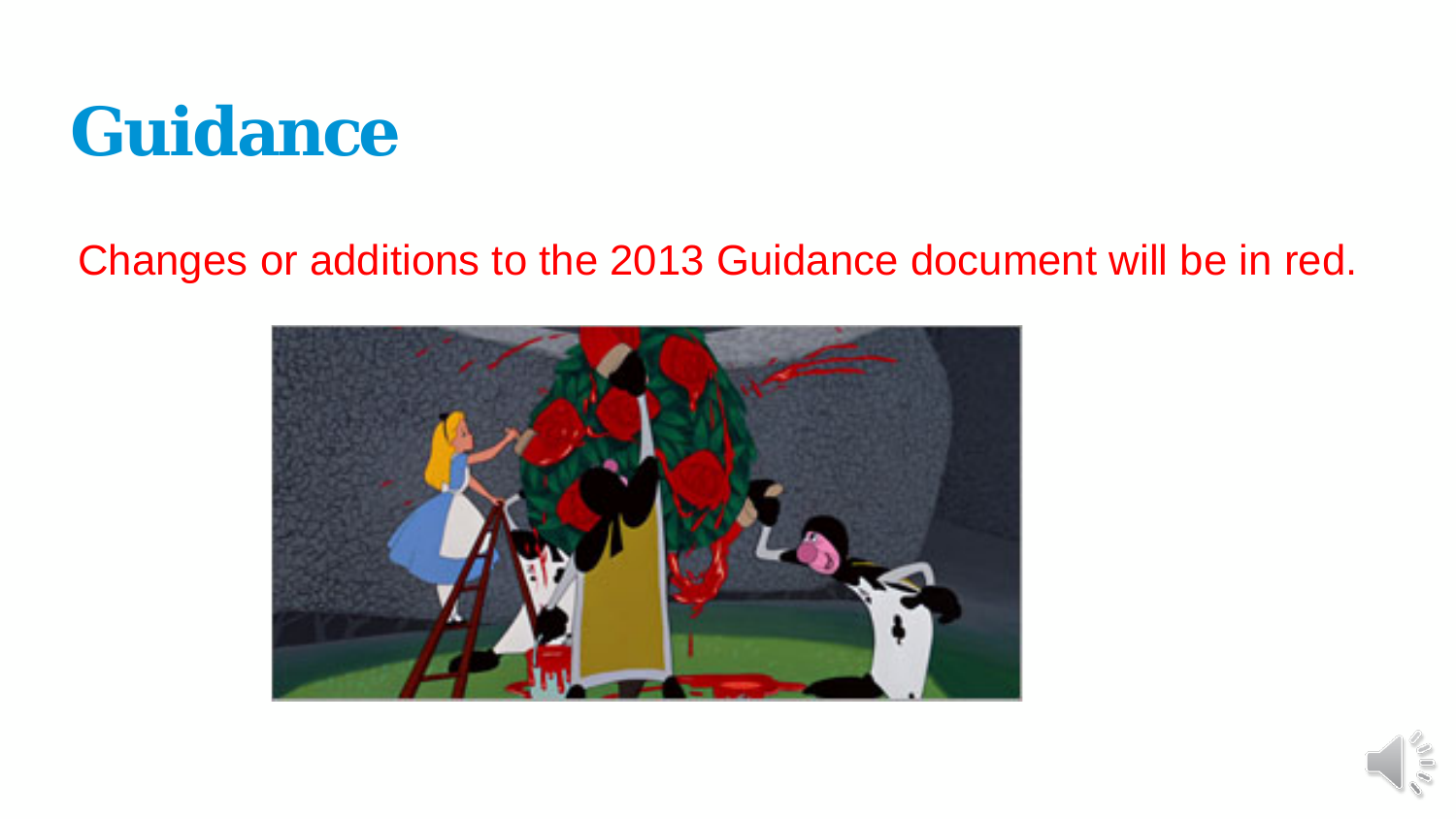# **History**

In 2001, the American College of Radiology formed a Blue Ribbon Panel on MR Safety.

Initially published in 2002, the ACR MR Safe Practices Guidelines established de facto industry standards for safe and responsible practices in clinical and research MR environments.

Subsequently, these guidelines have been reviewed and updated throughout the years to address feedback from the field and installed base as well as changes in the MRI industry since the original publication.

The ACR Manual on MR Safety represents the **consensus** of those representing the Committee on MR Safety of the American College of Radiology.

It should be noted that these recommendations are not only appropriate from a scientific point of view, but also reasonably applicable in the real world with consideration given to patient care, throughput, and financial pressures and other considerations

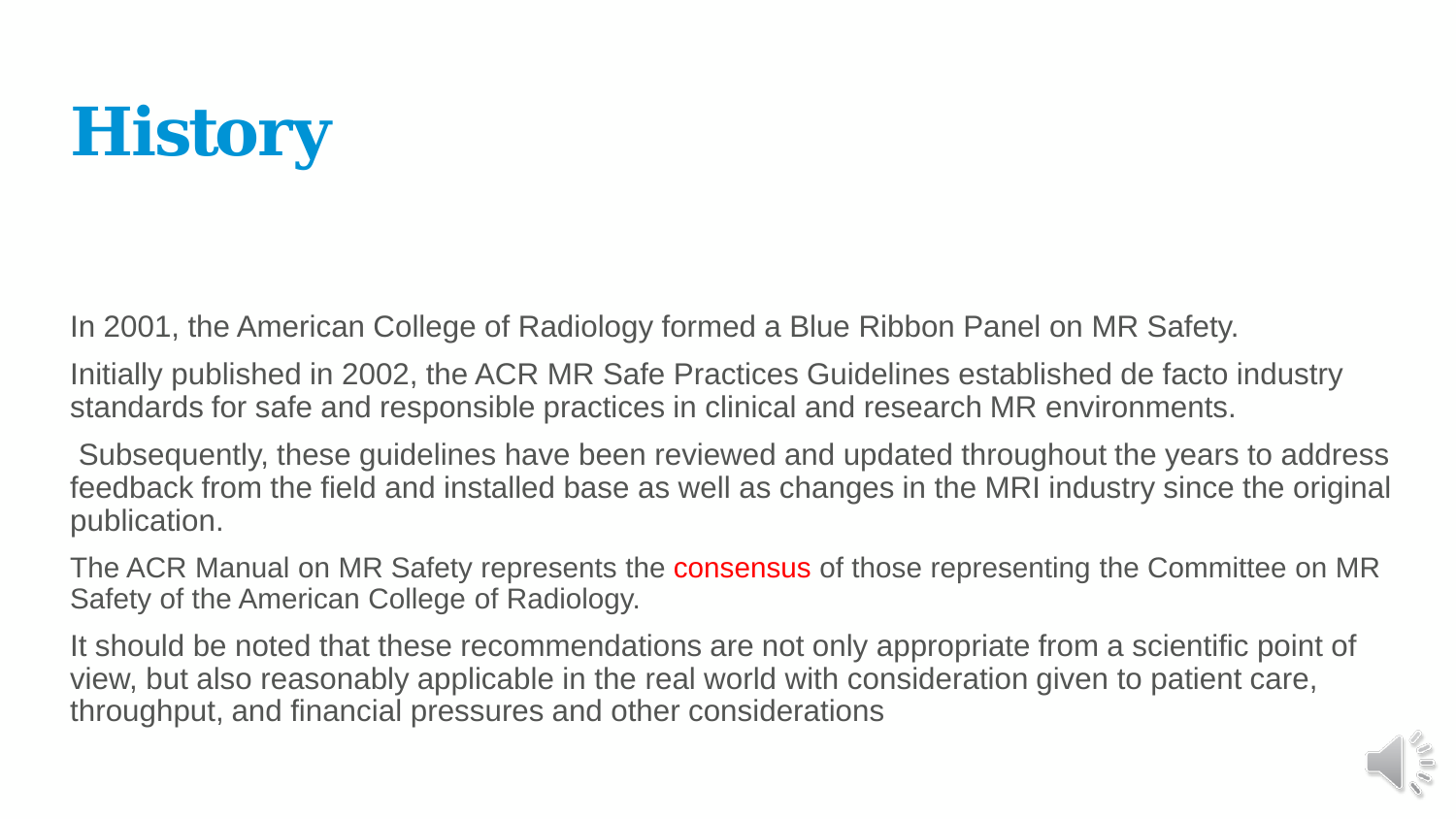### **Table of Contents!**

#### **CONTENTS**

| Establishing, Implementing, and Maintaining Current MR Safety Policies and Procedures |  |
|---------------------------------------------------------------------------------------|--|
|                                                                                       |  |
|                                                                                       |  |
|                                                                                       |  |
|                                                                                       |  |
|                                                                                       |  |
|                                                                                       |  |
|                                                                                       |  |
|                                                                                       |  |
|                                                                                       |  |
|                                                                                       |  |
|                                                                                       |  |
|                                                                                       |  |
|                                                                                       |  |
|                                                                                       |  |
|                                                                                       |  |
|                                                                                       |  |
|                                                                                       |  |
|                                                                                       |  |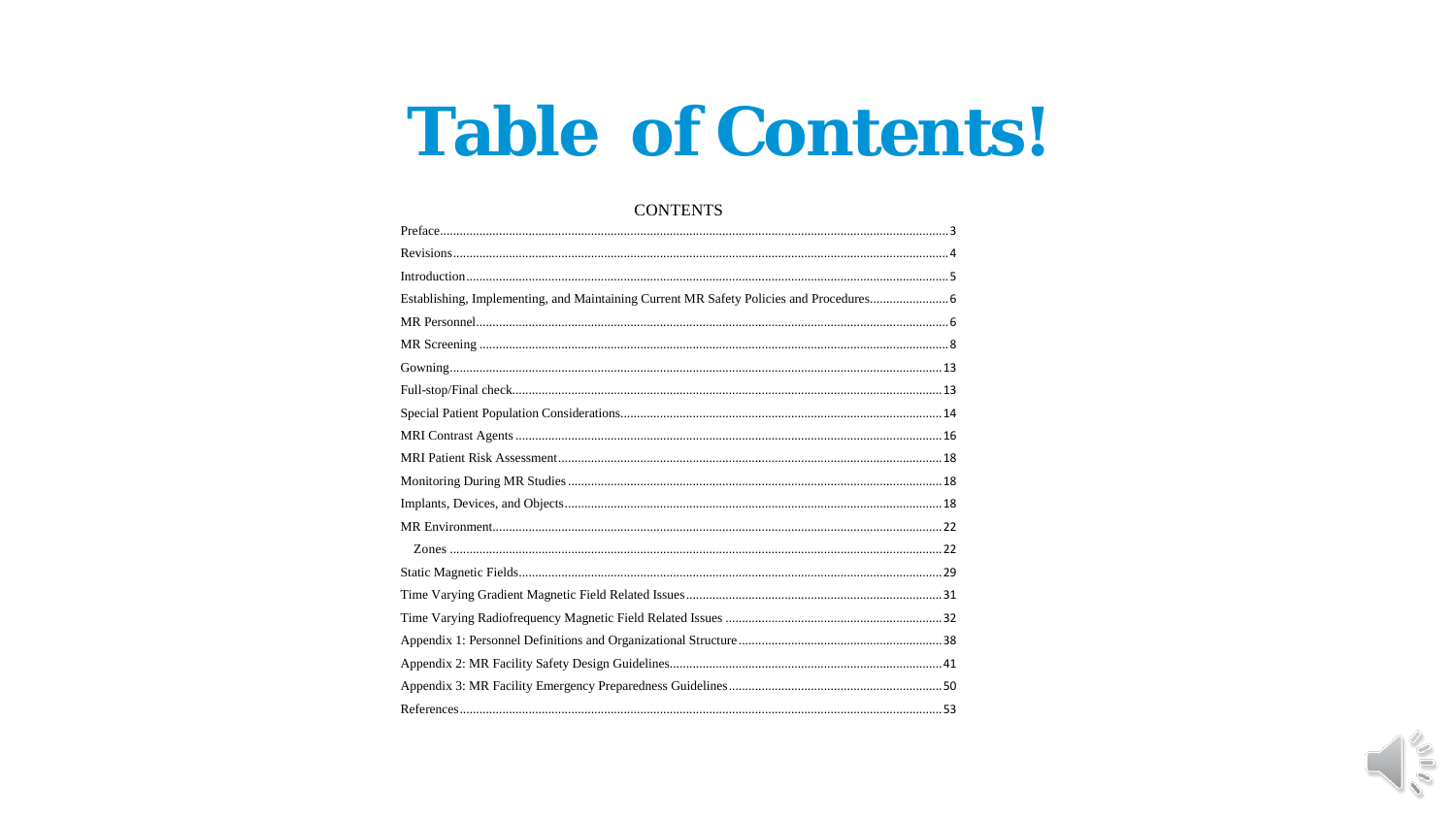## **Revisions**

| <b>Date</b>   | <b>Section</b>         | <b>Change</b>                                                |  |
|---------------|------------------------|--------------------------------------------------------------|--|
| $1 - 17 - 20$ | All                    | Creation of the ACR Manual on MR Safety based on the         |  |
|               |                        | reorganization and updates to previously published ACR       |  |
|               |                        | Guidance Document on MR Safe Practices: 2013.                |  |
|               | <b>MR Personnel</b>    | Expanded staffing guidance to align with VHA Directive on    |  |
|               |                        | Magnetic Resonance (MR) Safety 2018                          |  |
|               |                        | Expectation of formal safety roles                           |  |
|               | Screening              | Deference to the Heart Rhythm Society on Guidance            |  |
|               |                        | regarding performing MR examinations in patients with        |  |
|               |                        | non-MR Conditional cardiac devices                           |  |
|               | Full-stop/Final        | Newly added section                                          |  |
|               | <b>Check</b>           |                                                              |  |
|               | Special Patient        | prisoner/detainee<br>Updated<br>and<br>parolee<br>pregnancy, |  |
|               | Population             | sections                                                     |  |
|               | Concerns               |                                                              |  |
|               | Contrast<br><b>MRI</b> | Updated                                                      |  |
|               | Agents                 |                                                              |  |
|               | <b>MR</b> Environments | Newly added atypical environments to include complex         |  |
|               |                        | intraoperative and 7T                                        |  |
|               | <b>Screening Form</b>  | Formally Appendix 2- Removed and will be available as        |  |
|               |                        | separate document available for download on acrorg MR        |  |
|               |                        | Safety webpage.                                              |  |

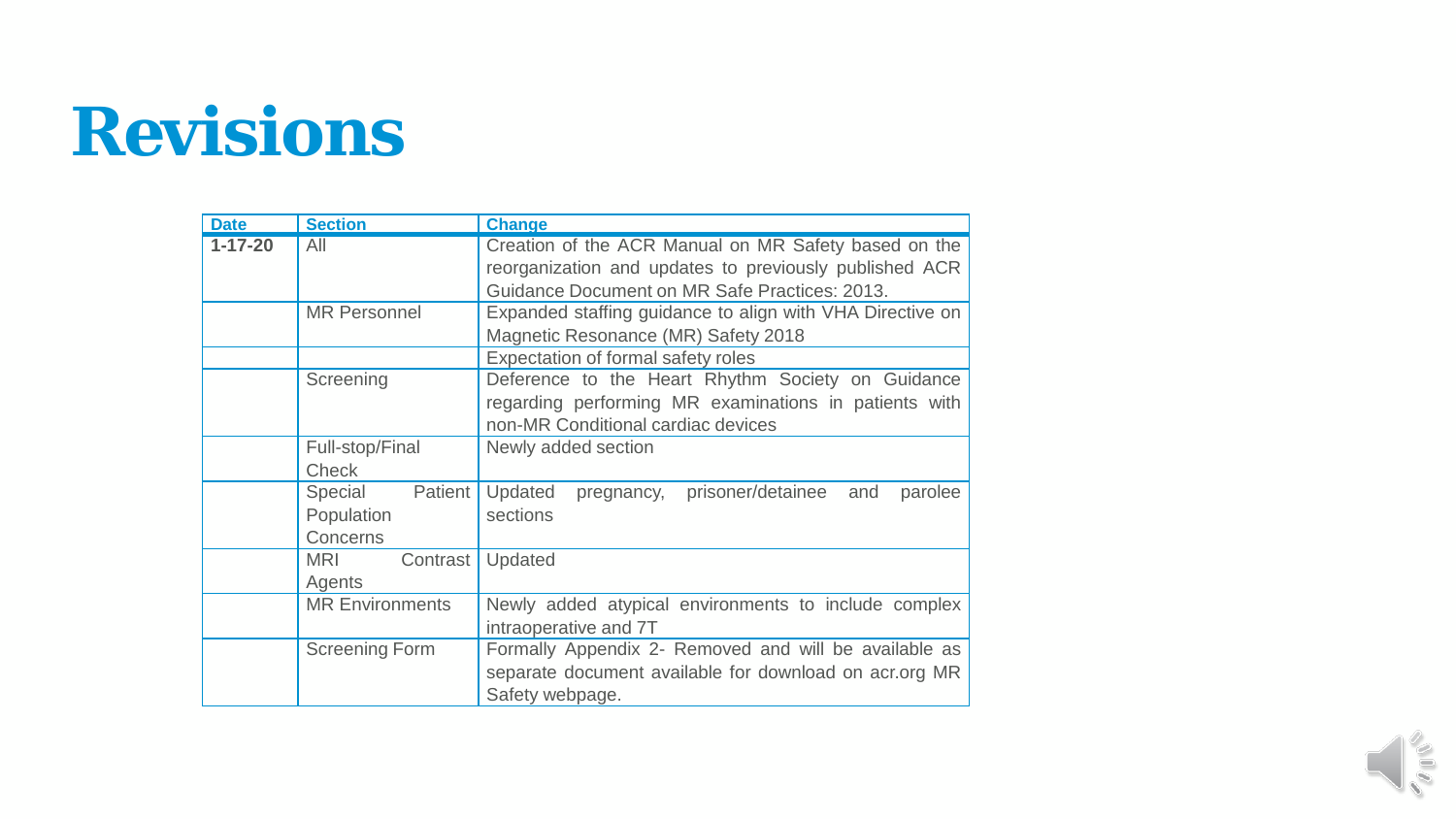## **Introduction**

The following Manual on MR Safety is intended to be used as a template for MR facilities to follow in the development of a MR safety program.

These guidelines were developed to help guide MR practitioners regarding these issues and to provide a basis for them to develop and implement their own MR policies and practices.

These MR safe practice guidelines along with policies and procedures that are developed are intended to be reviewed and updated annually.

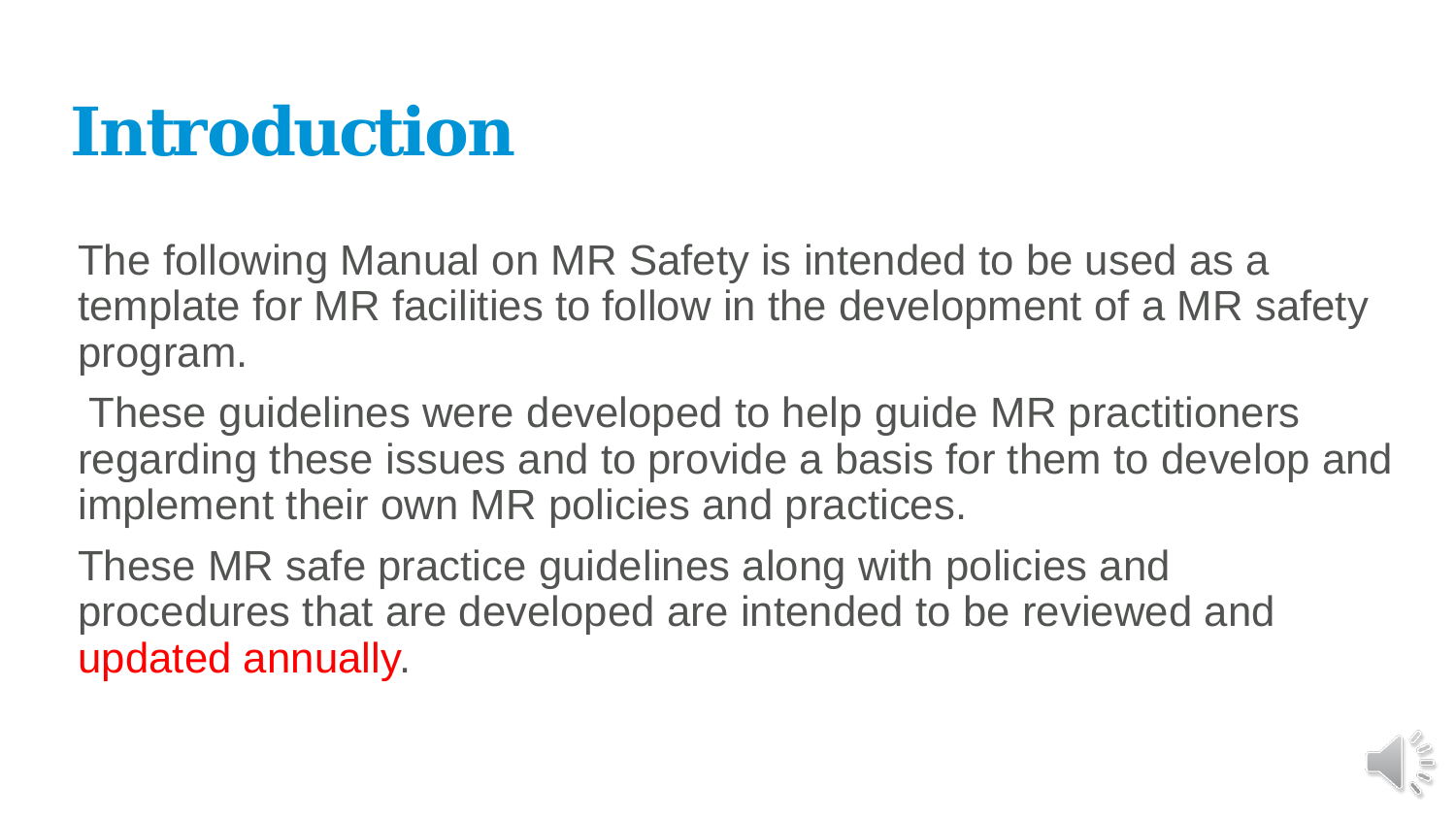## **Introduction**

The ACR MR Safety Committee supports the recommendations of the consensus document calling for formal MR safety roles and responsibilities for facility management of MR safety. These roles include MR Medical Director (MRMD), MR Safety Officer (MRSO) and MR Safety Expert (MRSE)

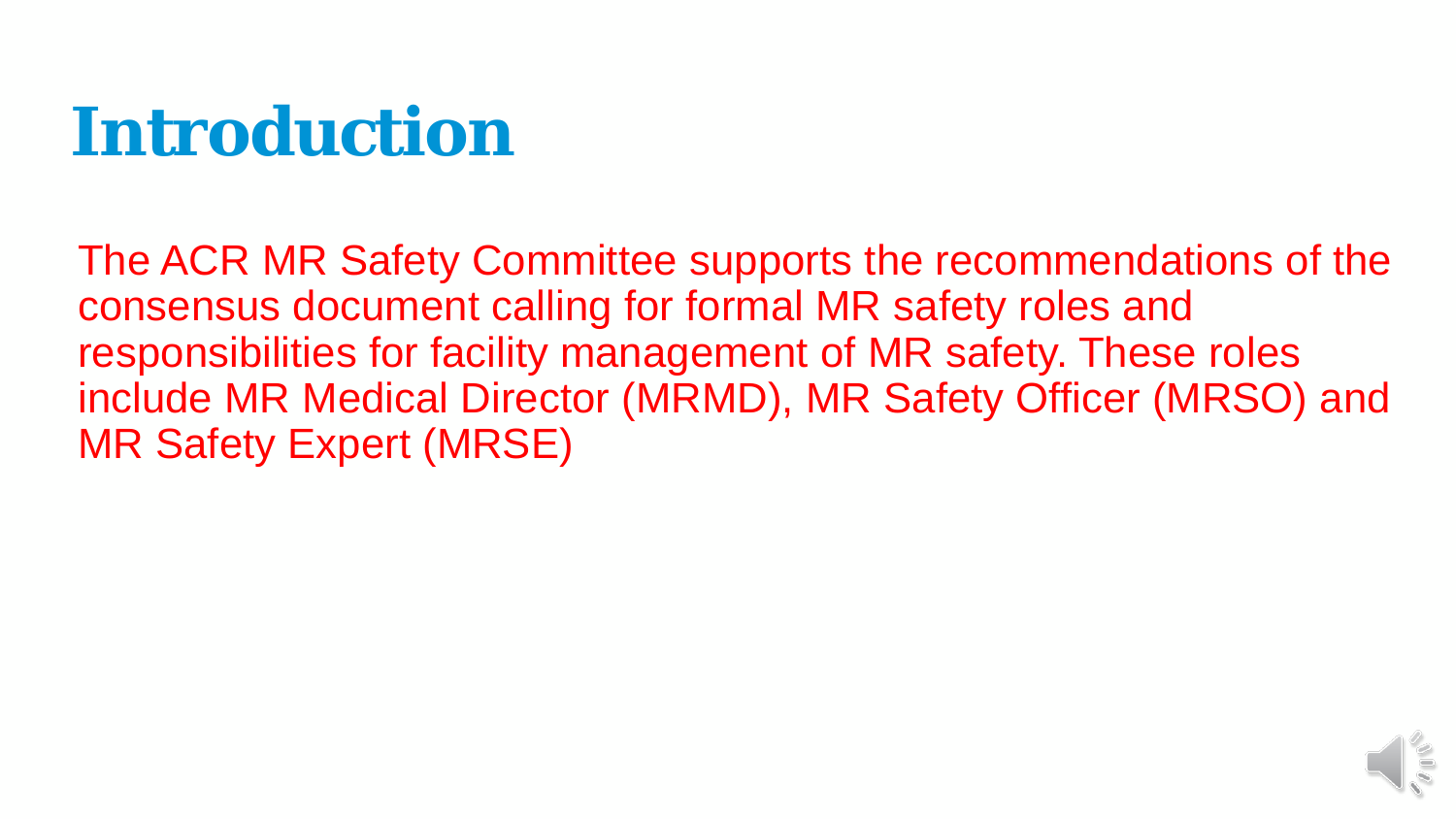# **Staffing**

Except for emergent coverage, there will be a minimum of 2 MR technologists or one MR technologist and one other individual with the designation

of MR personnel in the immediate Zone II

through Zone IV MR environment.

For emergent coverage, the MR technologist can scan with no other individuals in their Zone II through Zone IV environment as long as there is in-house, ready emergent coverage by designated department of radiology MR personnel (e.g., radiology house staff or radiology attending).

#### 2013 2020

There will be a minimum of two MR technologists or one MR technologist and one other individual with the designation of MR Personnel in the immediate Zone II through Zone IV MR environment whenever patients are in the MR environment.

During this time the two MR Personnel must be able to directly communicate within ear shot of each other at all times.

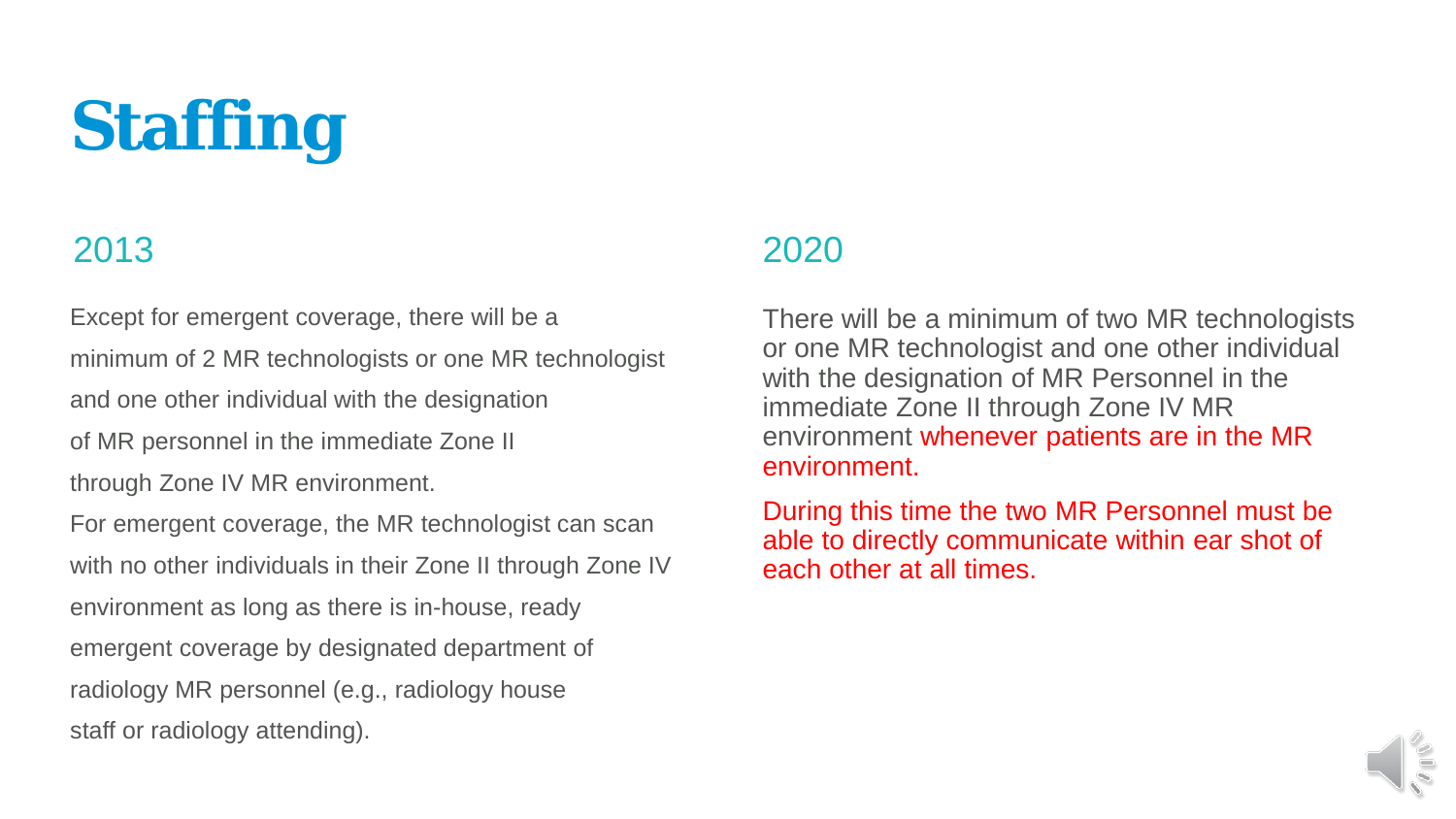

The ACR MR Safety Committee supports the VHA directive of 2018 as follows:

"Ensuring that when routinely scheduled patients or research subjects are present in Zones II through IV, there will be a minimum number of MR personnel in Zones III through IV to assure safe operation and adequate access control. The minimum number of MR personnel is calculated as follows:

- (a) For a facility that functions with one MR machine per Zone III/IV, there will be a minimum of two MR Personnel in Zones III through IV, and at least one of these personnel will be designated as Level 2 MR Personnel. NOTE: Temporary exception is made when MR Personnel are interviewing the patient/research subject or retrieving the patient/research subject from the waiting/changing areas.
- (b) For a facility with two or more MR machines that share a single Zone III area where both machines are in use at the same time, there will be a minimum of one Level 2 MR Personnel for each machine and a minimum of one additional MR Personnel, i.e., two machines during scheduled hours will require two Level 2 MR Personnel and an additional Level 1 or 2 MR Personnel. When only one machine is in use, e.g. during lunch or an evening shift, there will be a minimum of two MR Personnel in Zones III through IV, and at least one of these personnel will be designated as Level 2 MR Personnel.

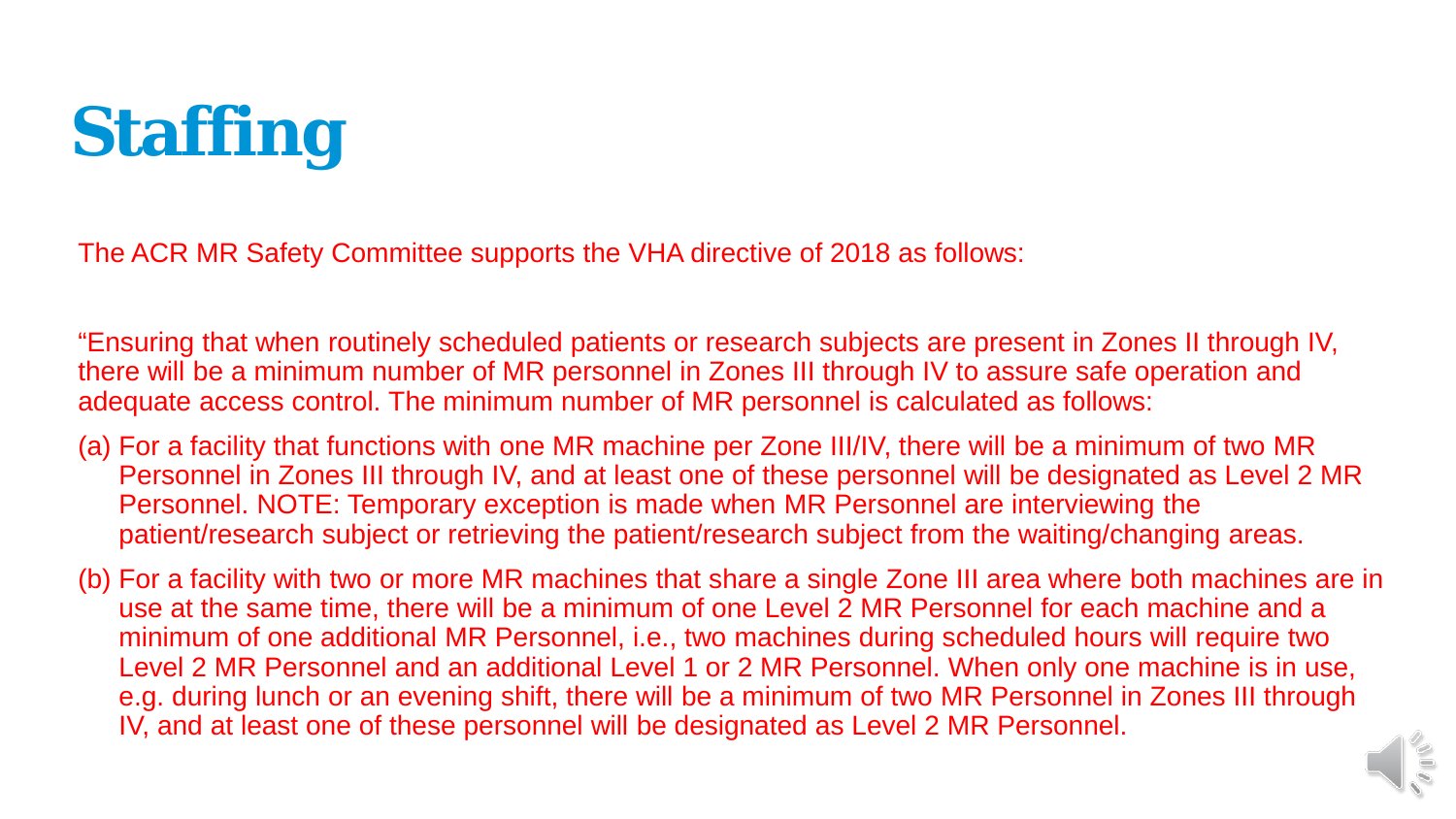# **Screening**

#### 2013 2020

Only MR personnel are authorized to perform an MR safety screen before permitting non-MR personnel into Zone III.

Before Non-MR Personnel enter Zone III, final authorization must originate from Level 2 MR Personnel

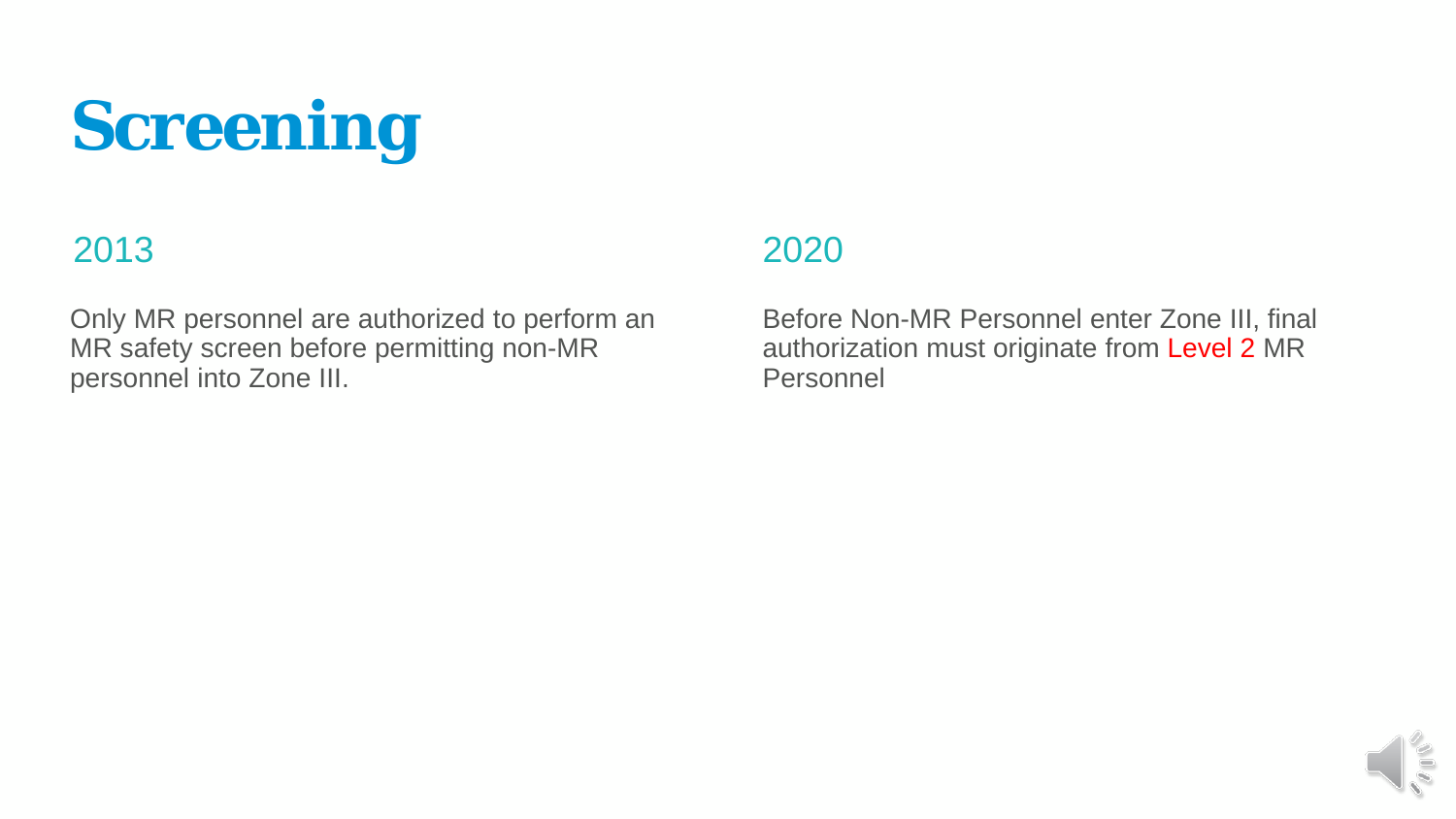# **Screening**

#### 2013 2020

Emergent patients and their accompanying non-MR personnel may be screened only once, providing the screening individual is level 2 MR personnel. There should be no exceptions to this.

Emergent patients and their accompanying Non-MR Personnel may be screened only once, provided that the screening individual is Level 2 MR Personnel. Any exceptions to this must be with the mutual agreement of the ordering physician and covering Level 2 MR physician who specifically acknowledge the potential risks of a decision NOT to screen prior to granting that patient MR access include but are not limited to paralysis, blindness, and/or death.

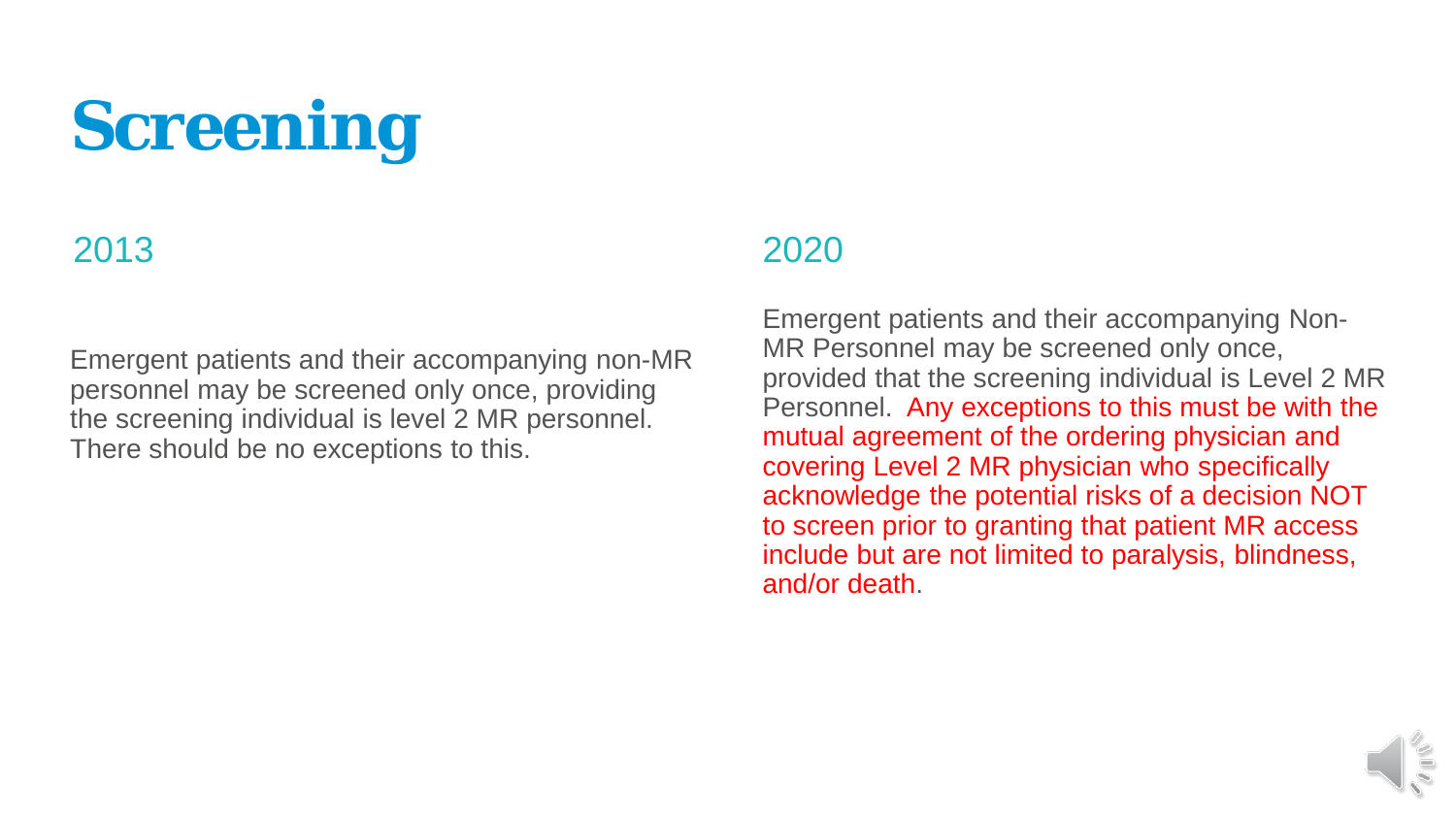# **Screening - History**

#### 2013 2020

If no reliable patient metal exposure history can be obtained, and if the requested MR examination cannot reasonably wait until a reliable history might be obtained, it is recommended that such patients be physically examined by level 2 MR personnel. All areas of scars or deformities that might be anatomically indicative of an implant, such as on the chest or spine region, and whose origins are unknown and which may have been caused by ferromagnetic foreign bodies, implants, etc., should be subject to plain-film radiography (if recently obtained plain films or CT or MR studies of such areas are not already available).

If no reliable patient history can be obtained, and if the requested MR examination cannot reasonably wait until a reliable history might be obtained, it is recommended that such patients undergo plain-film radiography (if recently obtained plain films, CT, or MR studies of the following areas are not already available), to exclude potentially harmful embedded or implanted metallic foreign bodies, implants or devices. Plain-film radiography should include the head/neck, chest, abdomen/pelvis and upper arms and thighs. If there are obvious post traumatic changes to the distal extremities, those regions should also undergo plain-film radiography prior to MR exposure.

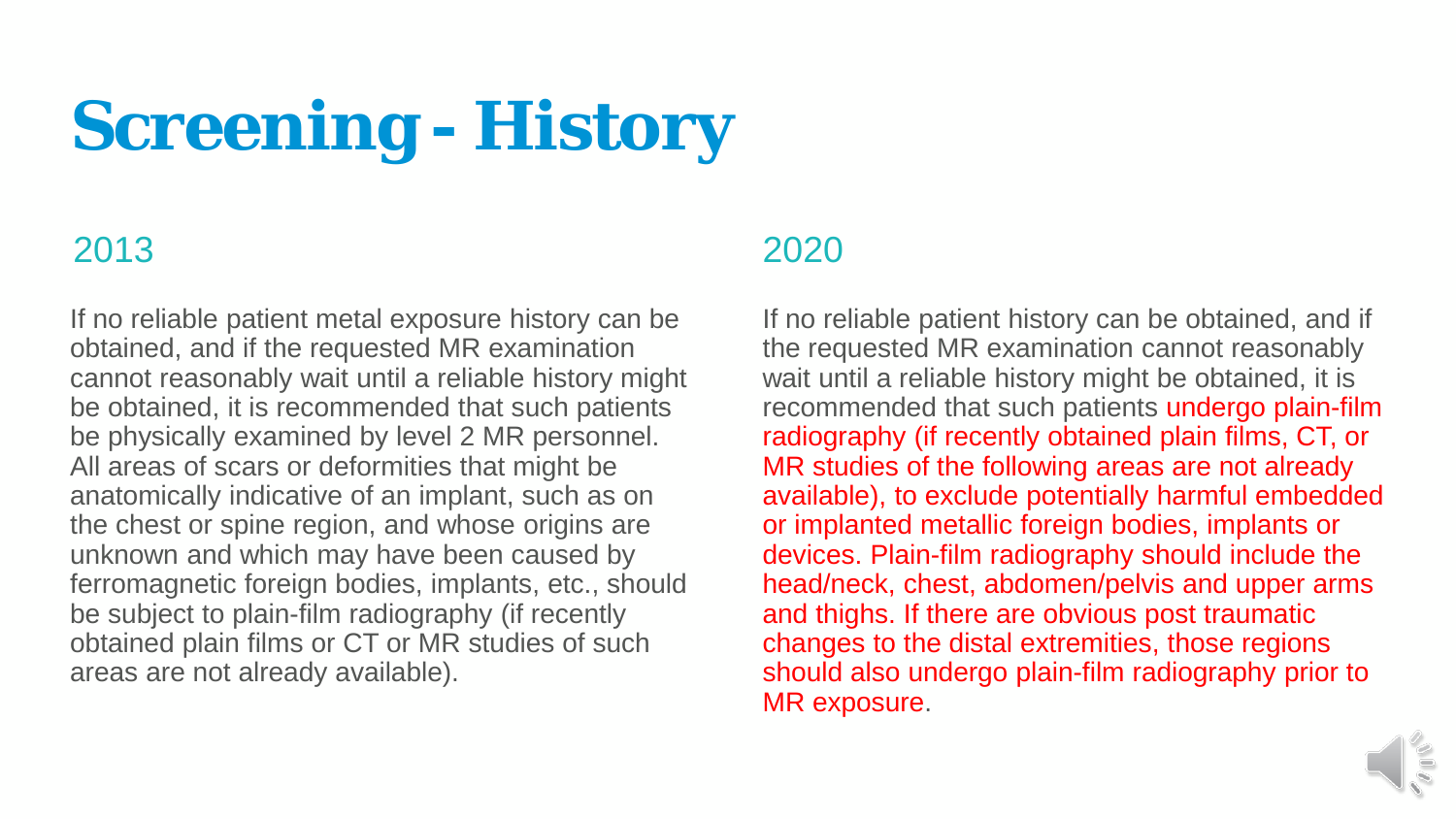# **Screening – Non-ambulatory Patients**

MR scanning of hospitalized, higher-acuity, or non-ambulatory patients present additional challenges. In many instances these patients are too sick to enter Zone IV by themselves and must be transported into the MR scanner using an MR Conditional wheel-chair or stretcher. Similarly, metal objects used for patient care (e.g. needles, small oxygen tanks, etc.) may be inadvertently transported after being used at other locations in the facility and hidden around the patient (i.e. within sheets, pillow covers). When possible, transfer of the patient to the MR table should be done in Zone III

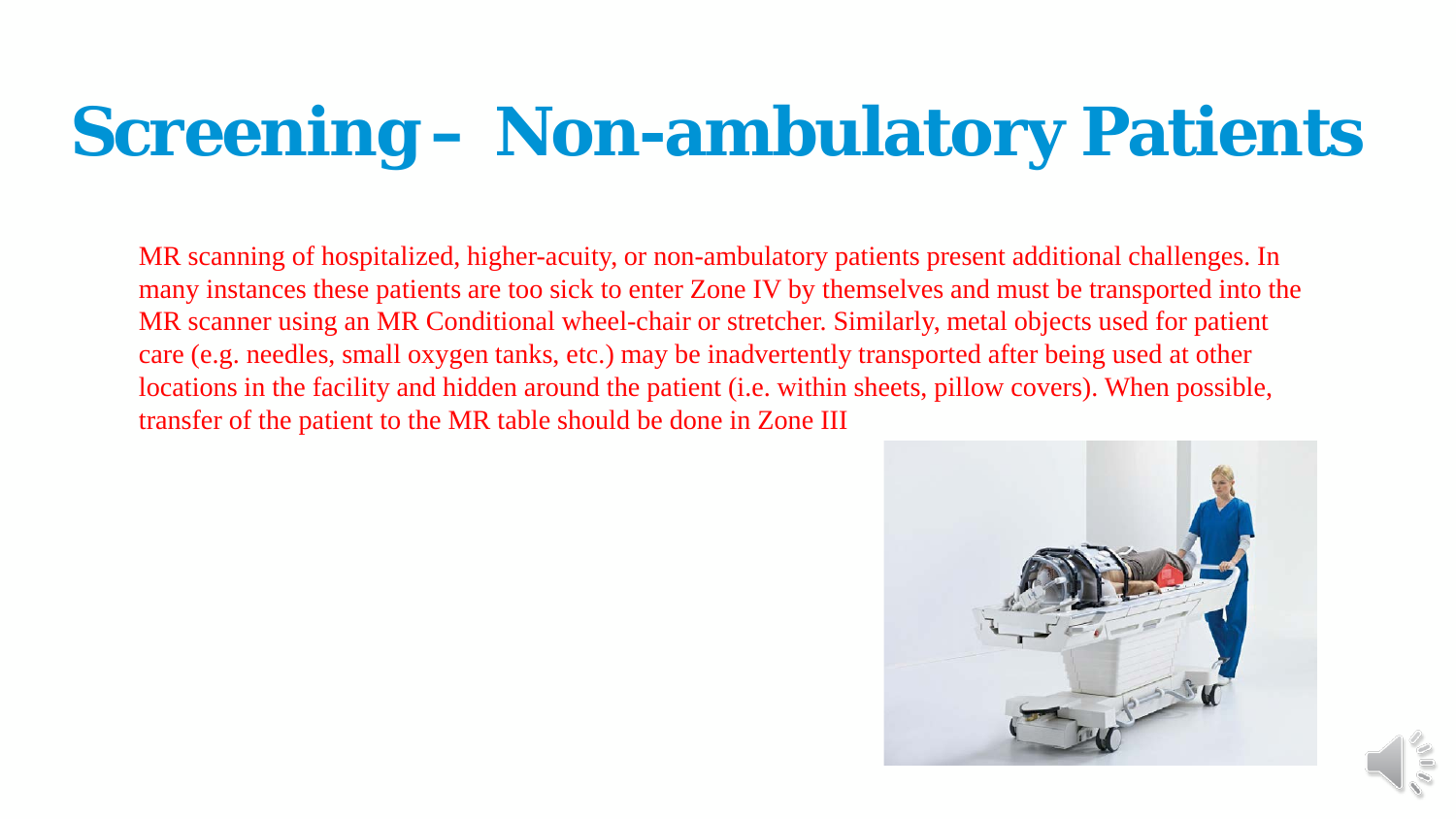## **Screening – Accompanying Non-MR Persons**

In general, it would be prudent to limit accompanying companions to a single individual. Only a qualified, responsible Level 2 MR Physician should make screening criteria exceptions.

 $\overline{AP}$  Safe/MR Conditional seating are recommended for accompa children and text conditional source are to commenced to accom-Personnel: once in the presence of parents or guardians, and Hearing protection and MR Safe/MR Conditional seating are recommended for accompanying companions within the MR scan room.

that wishes to accompany a patient into an MRI system room  $\frac{d}{dx}$  denote the disclosed that the metal that the set of  $\frac{d}{dx}$  or  $\frac{d}{dx}$  and  $\frac{d}{dx}$  $\mathbf{Q}$  Physician must first discuss with them the requirement for such objects, to the MRI system room. Should the Non-MR Person If a Non-MR Personnel that wishes to accompany a patient into an MRI system room (i.e. Zone IV) requires screening for a possible orbital foreign body (i.e., using X-rays or CT), a Level 2 MR Personnel or Level 2 MR Physician must first discuss with them the requirement for such screening prior to permitting them access to the MRI system room. Should the Non-MR Personnel still wish to proceed to Zone IV or past the 5 Gauss line, and should a Level 2 MR Physician deem it medically advisable that they do so (e.g., for the care of their child about to undergo an MRI examination), written informed consent should be provided to the Non-MR Personnel prior to undergoing radiographic screening (i.e., using X-rays or CT) of their orbits.

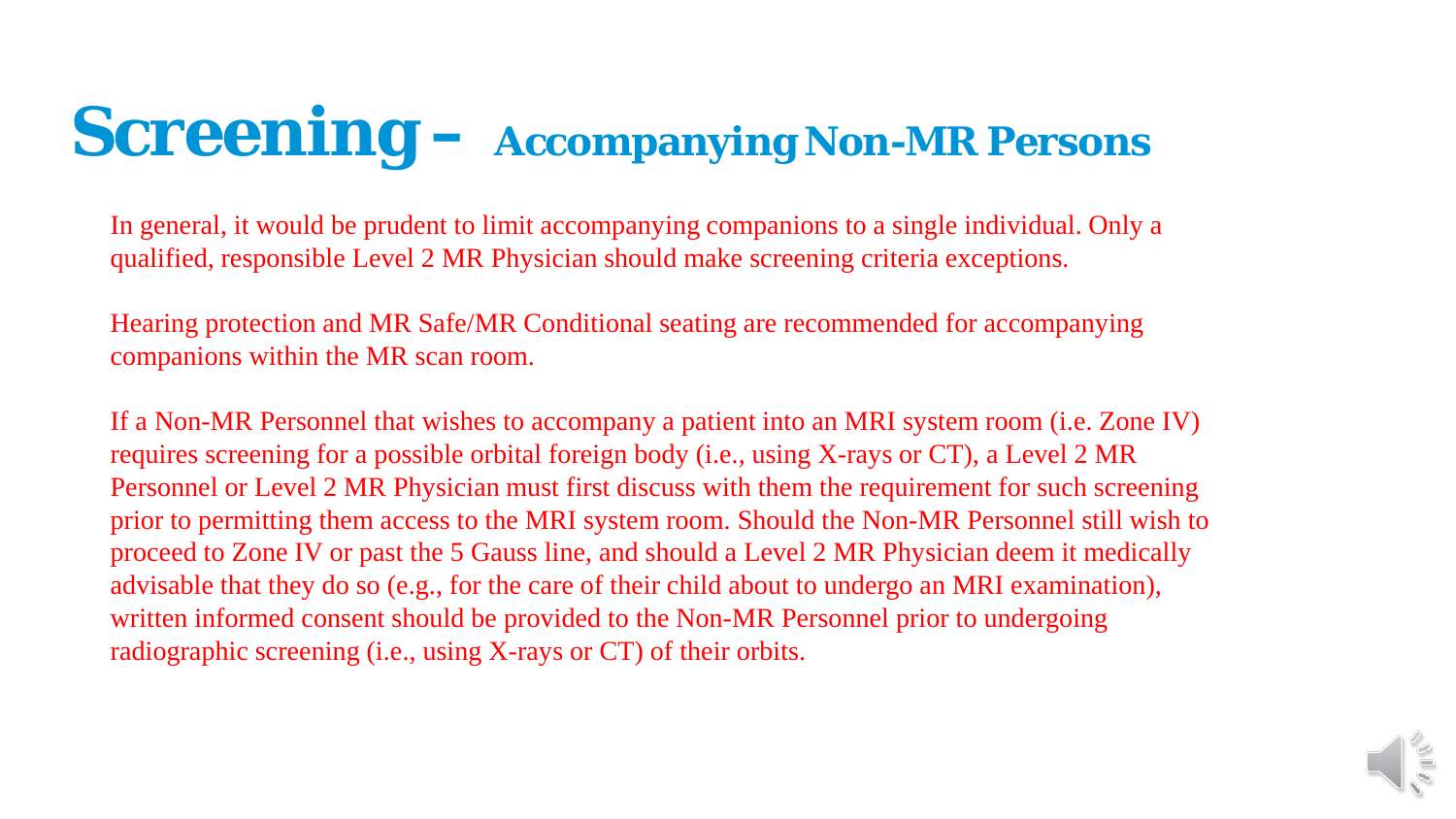## **Screening – Orbital Trauma**

All patients who have a history of orbit trauma by a potential ferromagnetic foreign body *for which they sought medical attention* are to have their orbits cleared by either plain X-ray orbit films(2 views) or by a radiologist's review and assessment of contiguous cut prior CT or MR images (obtained since the suspected traumatic event) if available.

#### 2013 2020

**History of orbital trauma:** All patients with a history of orbit trauma by a potential ferromagnetic foreign body for which they sought medical attention are to have their orbits cleared by either plain X-ray orbit films or by a radiologist's review and assessment of prior CT or MR images (obtained since the suspected traumatic event), if available. An evaluation of a prior MRI exam's susceptibility artifact of the region of the orbits may provide an experienced reader with important information on the ferromagnetic nature of the foreign body.

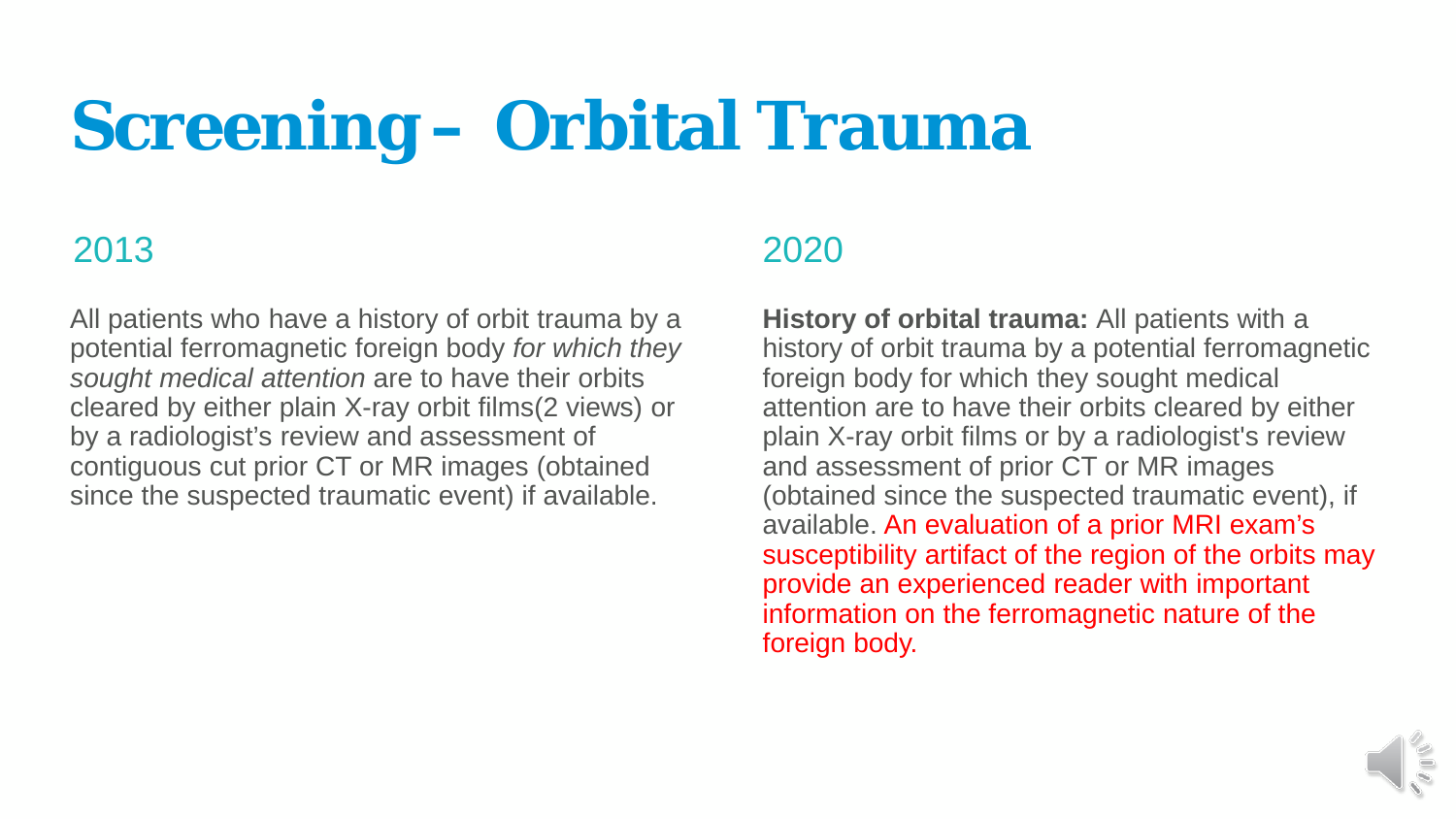# **Screening – implants/onplants**

**Implanted/onplanted devices:** All Non-MR Personnel with implanted cardiac pacemakers, implantable cardioverter defibrillators (ICDs), diaphragmatic pacemakers, medication pumps or other electromechanically activated devices, upon which the Non-MR Personnel is dependent should be precluded from entering Zone IV and prevented from passing the 5-Gauss (5-G) line unless specifically cleared in writing by a Level 2 MR Physician or the MRMD of the MR facility.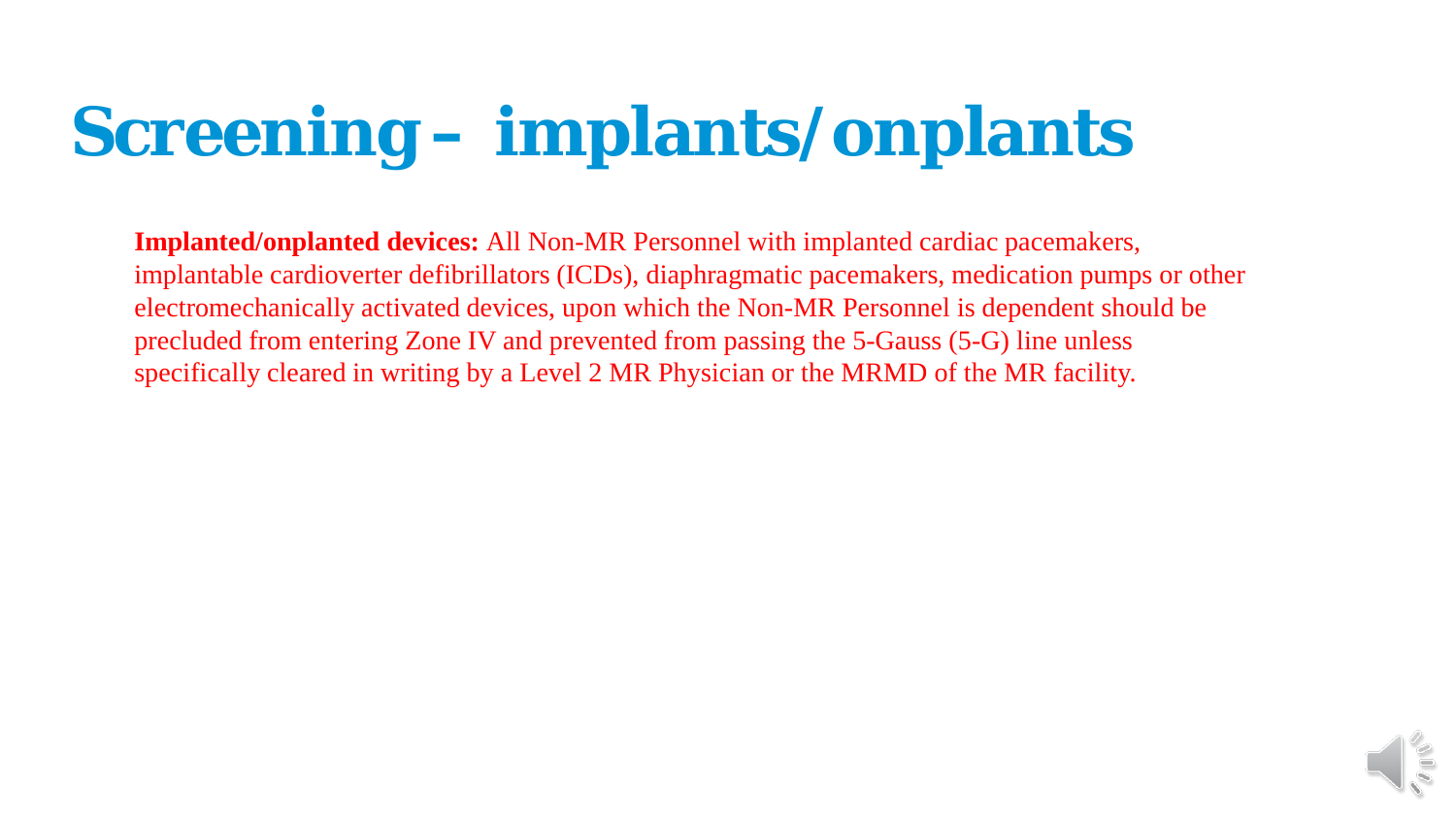# **Screening – Aneurysm Clips**

All intracranial aneurysm clips manufactured 1995 or later for which the manufacturer's product labeling continues to claim MR Conditional labeling may be accepted for MR scanning without further testing.

#### 2013 2020

All intracranial aneurysm clips manufactured 1995 or later for which the manufacturer's product labeling continues to claim MR Conditional labeling may be accepted for MR scanning under the specified conditions without further testing. Implantation date, absent product manufacturing date information, is not sufficient to make a determination of acceptability for MR scanning without further testing.

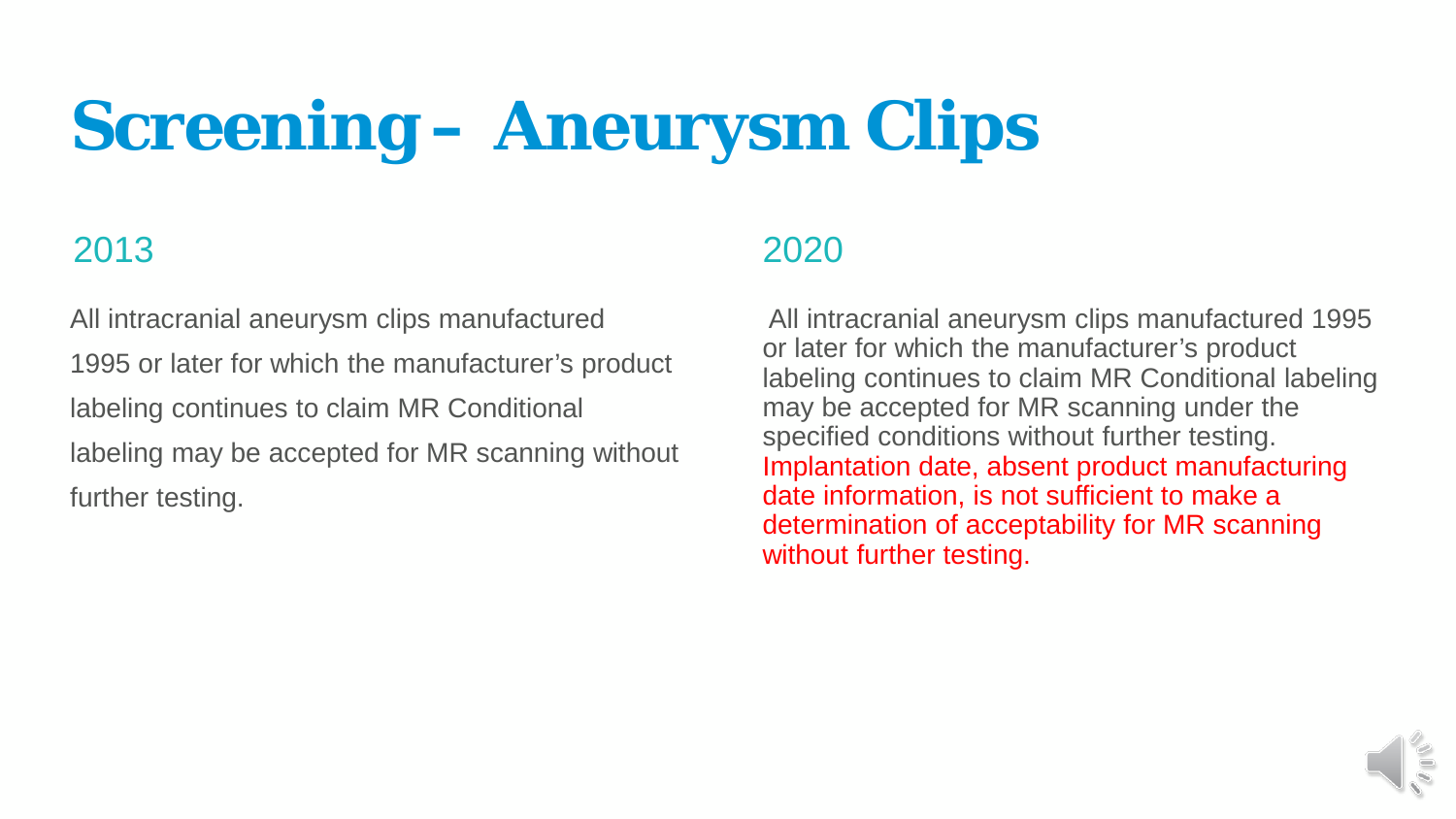# **Screening – Non Conditional CIED's**

including implanted pacemakers, implantable cardioverter defibrillators, cardiac resynchronization therapy pacemakers, and cardiac resynchronization therapy defibrillators is deferred to current recommendations from the Heart Rhythm Society recommendations resynchronization therapy pacemakers, and cardiac Guidance regarding performing MR examinations in patients with non-MR Conditional cardiac devices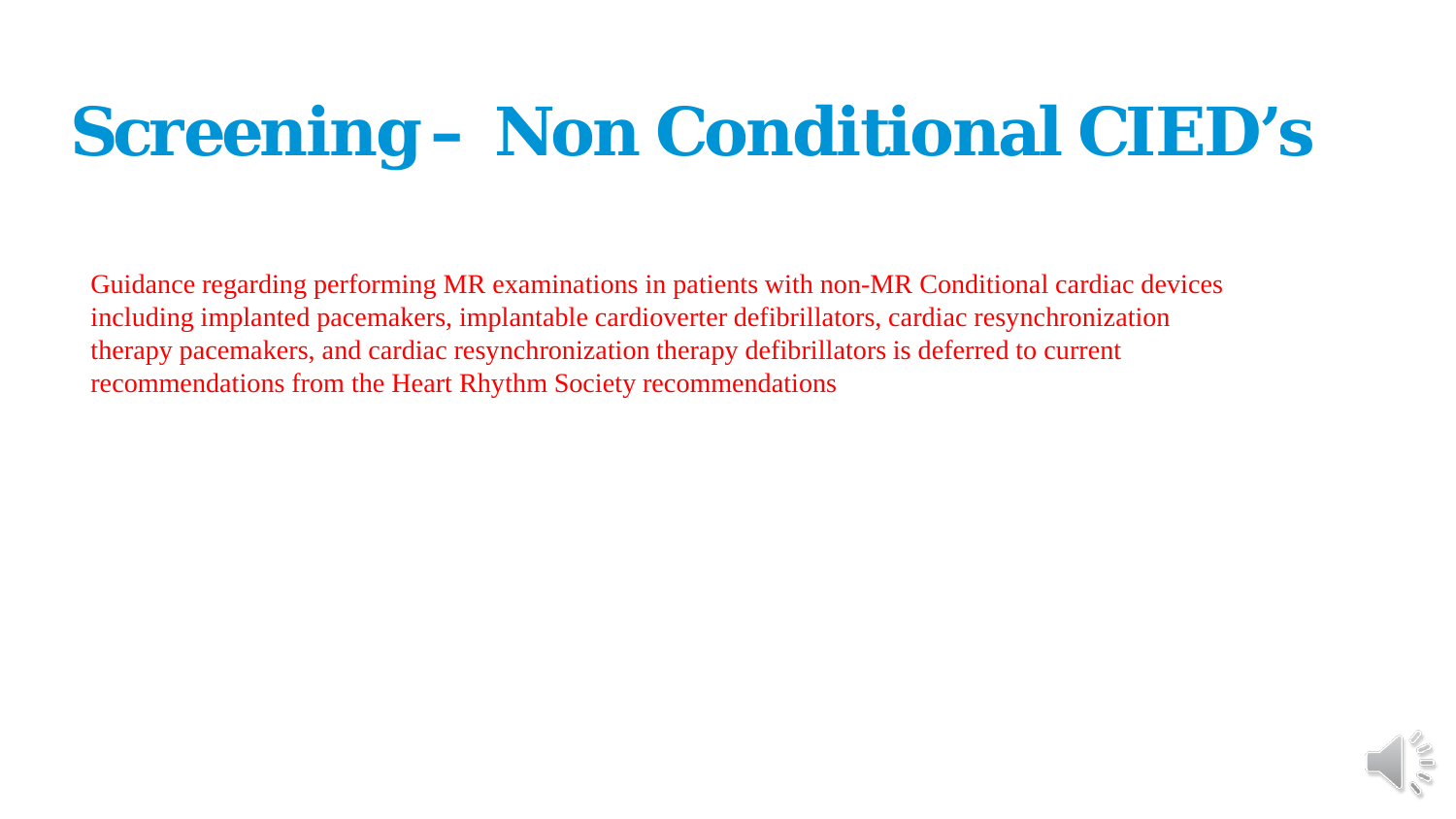## FULL-STOP/FINAL CHECK

A "full-stop and final check" performed by the MRI technologist is recommended to confirm the satisfactory completion of MR safety screening for the patient, support equipment, and personnel immediately prior to crossing from Zone III to Zone IV. The purpose of this final check is to confirm the patient's identification, ensure that all screening has been appropriately performed and that there has been no change in patient and/or equipment status while in Zone III.



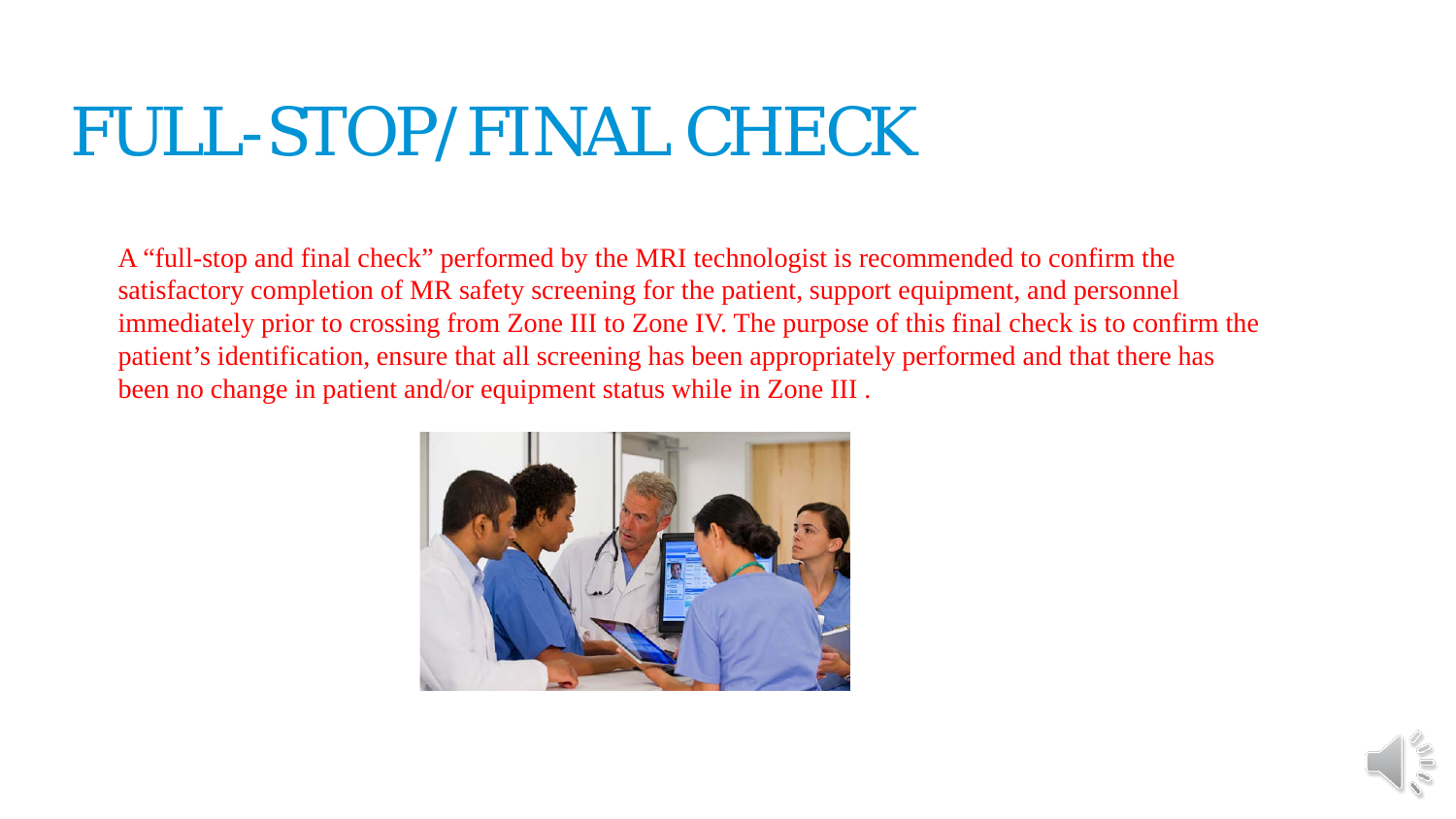## **Pregnant Patients**

 $G(x)$  or caposure of the mother of developing retus to the  $51$  of Emilian MR maging process fields used in the routine clinical MR imaging process The safety of MR imaging at field strengths higher than 1.5T (i.e. 3T, 7T) during pregnancy has not been thoroughly assessed. However, the preponderance of research studies have failed to discover any reproducible harmful effects of exposure of the mother or developing fetus to the 3T or weaker magnetic

 $r$  respectively interesting the result of the respectively properties. responsive definition therapy definition therapy definition therapy definition of the current of the current of  $\mathcal{L}$ recommendations from the Heart Rhythm Society However, the preponderance of research studies have failed to  $3T$  MR examinations performed within normal operating mode for  $<30$  minute durations should be considered safe in pregnant patients.

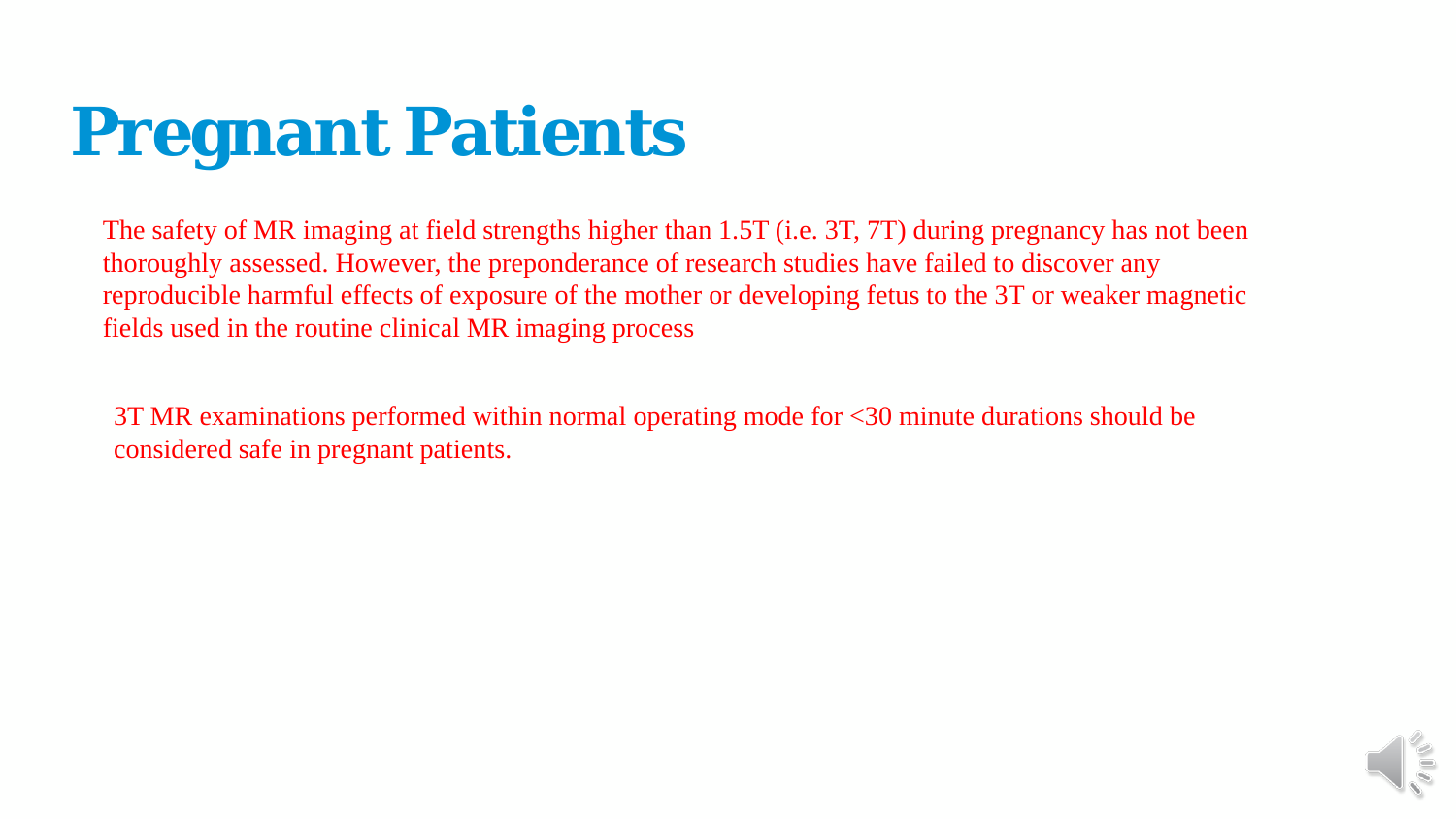# **Pregnant Patients**

GCBAs in pregnancy is prudent. This decision is typically magnetic cy, on a case-by-case basis, by the attending radiologist or designesident, fellow), who can assess the risk-benefit ratio for tha consensus that avoiding GCBAs in pregnancy is prudent. This decision is typically made according to the institutional contrast policy, on a case-by-case basis, by the attending radiologist or designated radiology provider (e.g. radiology resident, fellow), who can assess the risk-benefit ratio for that particular patient. MR contrast agents should not be routinely administered to pregnant patients. Indeed, there is widespread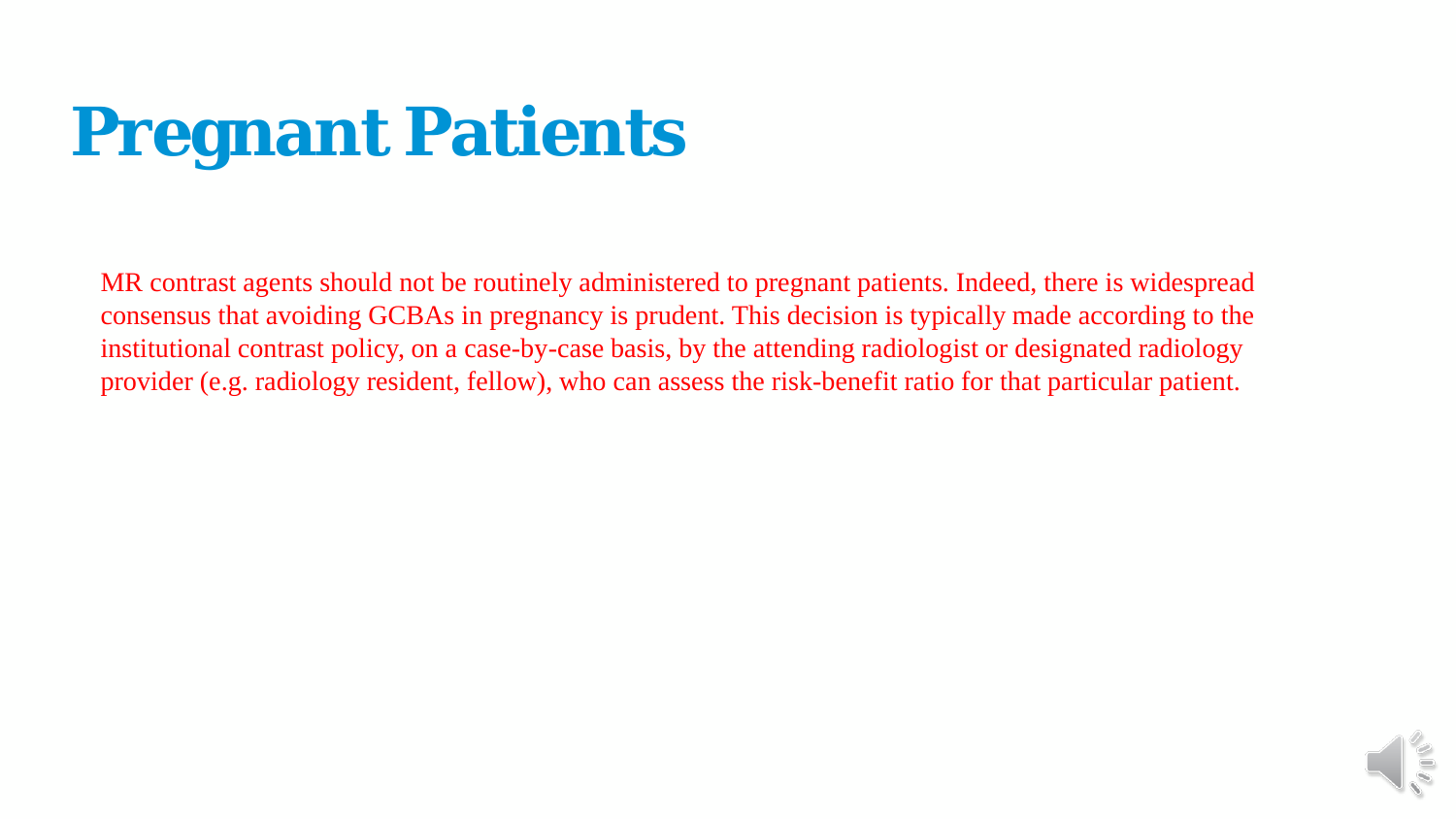## **Environment – Access Control**

#### 2013 2020

All access to Zone III is to be strictly restricted, with access to regions within it (including Zone IV see below) controlled by, and entirely under the supervision of, MR personnel.

Access by Non-MR Personnel to and supervision over Zone III (including Zone IV, see below) is controlled by, and entirely under the supervision of, Level 2 MR Personnel. Non-MR Personnel must be accompanied by, or under the immediate supervision of and in visual contact with an individual who is a Level 2 MR Personnel throughout their stay in Zones III or IV, except in the changing room and/or bathroom where verbal communication is sufficient.

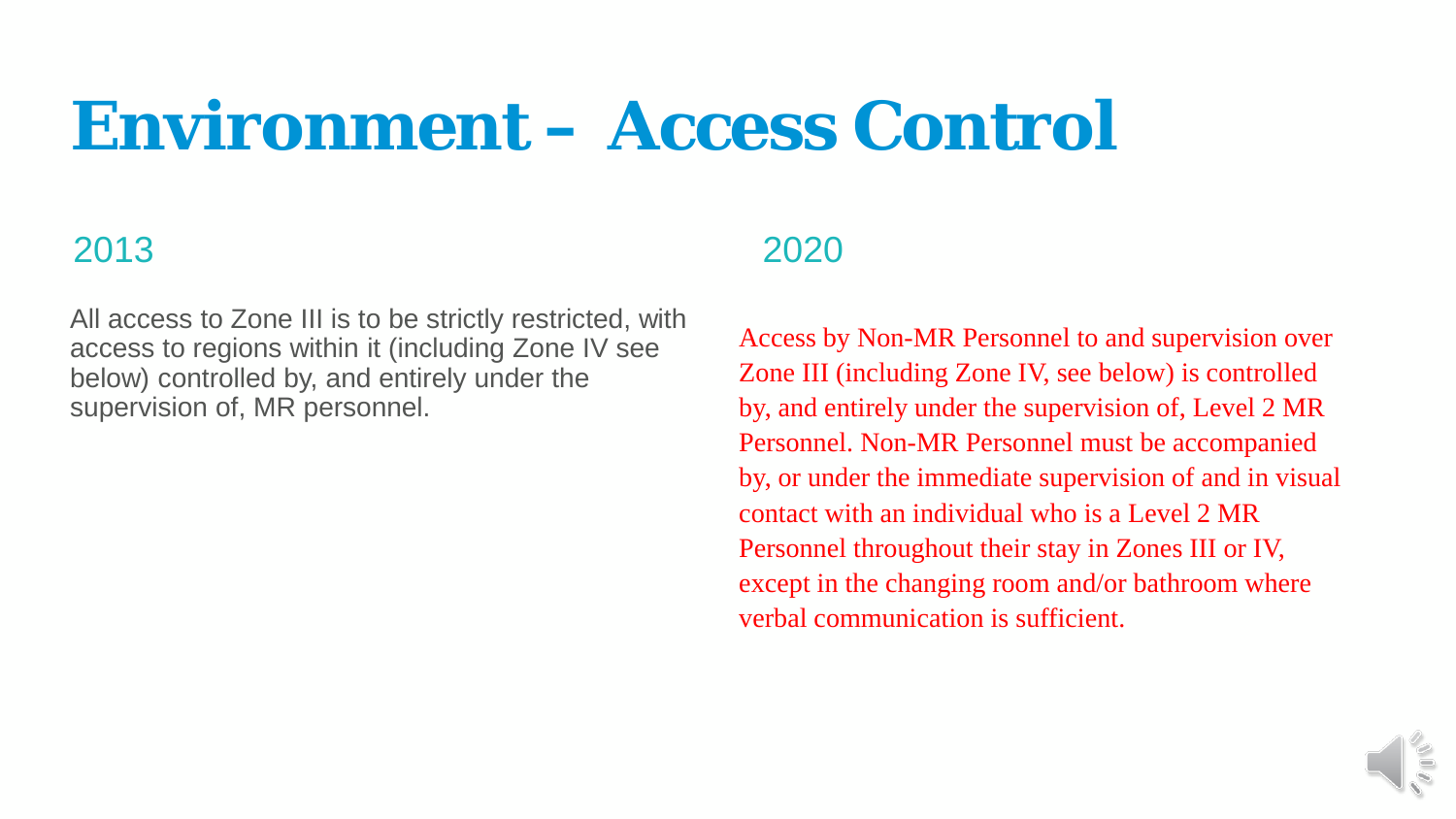### **Environment – Access Control**

 $\frac{1}{\sqrt{2}}$  response the synchronization therapy parameters  $\frac{1}{\sqrt{2}}$  $\mathbf{r}$  include easily adinsted straps or plastic chains secured across the doorway to patient care or room/MR system maintenance. During **at figure 1.5T and 1.5T and 1.5T and 1.5T and 1.5T and 1.5T and 1.5T and 1.5T and 1.5T and 1.5T and 1.5T and 1.5T and 1.5T and 1.5T and 1.5T and 1.5T and 1.5T and 1.6T an** the times that the door to the MR system room must remain open, a "caution" barrier is recommended at the entry to Zone IV to inhibit unintended passage  $\mathbb{R}$ of personnel and/or materials from Zone III to IV. Examples of caution barriers include easily adjusted The entry door to Zone IV (i.e. the MR scanner room) should be closed except when it must remain open for Zone IV.

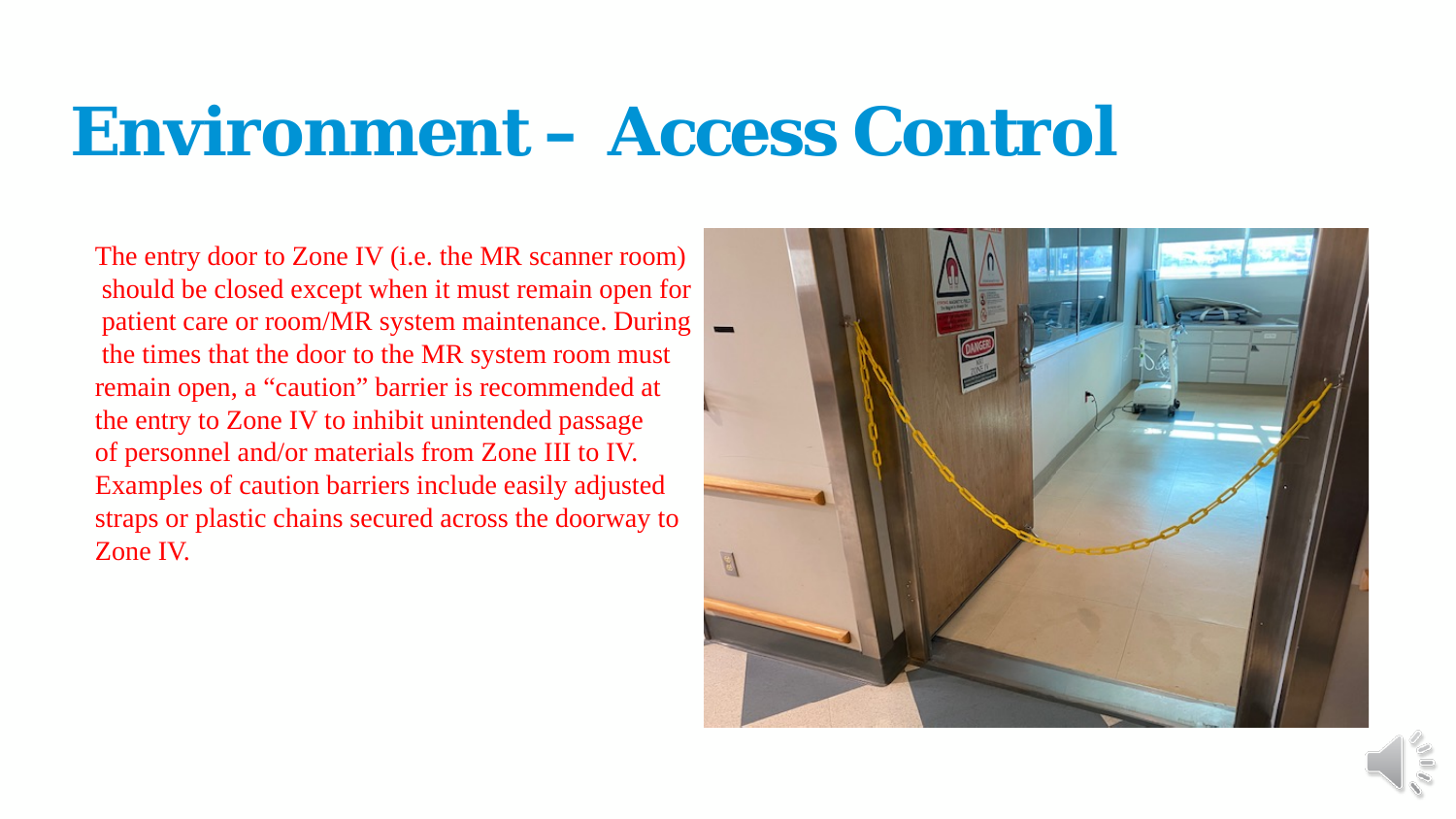## **Environment – Intraoperative MRI**

 $\frac{1}{\sqrt{2}}$  and  $\frac{1}{\sqrt{2}}$  and  $\frac{1}{\sqrt{2}}$  and  $\frac{1}{\sqrt{2}}$  and  $\frac{1}{\sqrt{2}}$  and  $\frac{1}{\sqrt{2}}$  and  $\frac{1}{\sqrt{2}}$  and  $\frac{1}{\sqrt{2}}$  and  $\frac{1}{\sqrt{2}}$  and  $\frac{1}{\sqrt{2}}$  and  $\frac{1}{\sqrt{2}}$  and  $\frac{1}{\sqrt{2}}$  and  $\frac{1}{\sqrt{2}}$  and response to the cardiac pacemakers, and cardiac packagers, and cardiac packagers, and cardiac packagers, and c screening practices to prevent the introduction of potentially dangerous objects or equipment. Transient and the contract of the contract of the contract of the contract of the contract of the contract of the contract of the contract of the contract of the contract of the changes in MR Zone labeling can occur in dynamic and the changes in MR Zone labeling can occur in dynamic Multiple Zone IV (MR system room) entrances (e.g., operative room patient entry, control room entry) each require appropriate controlled access and effective MR environments.

required to the model of  $\mathbf{r}$ A space that may be Zone IV in one instance may  $\Box$ convert to Zone III at another time or configuration. Thus, multiple points of entry and variable room configurations can considerably increase the complexity required to achieve effective MR safety planning and design of these facilities.



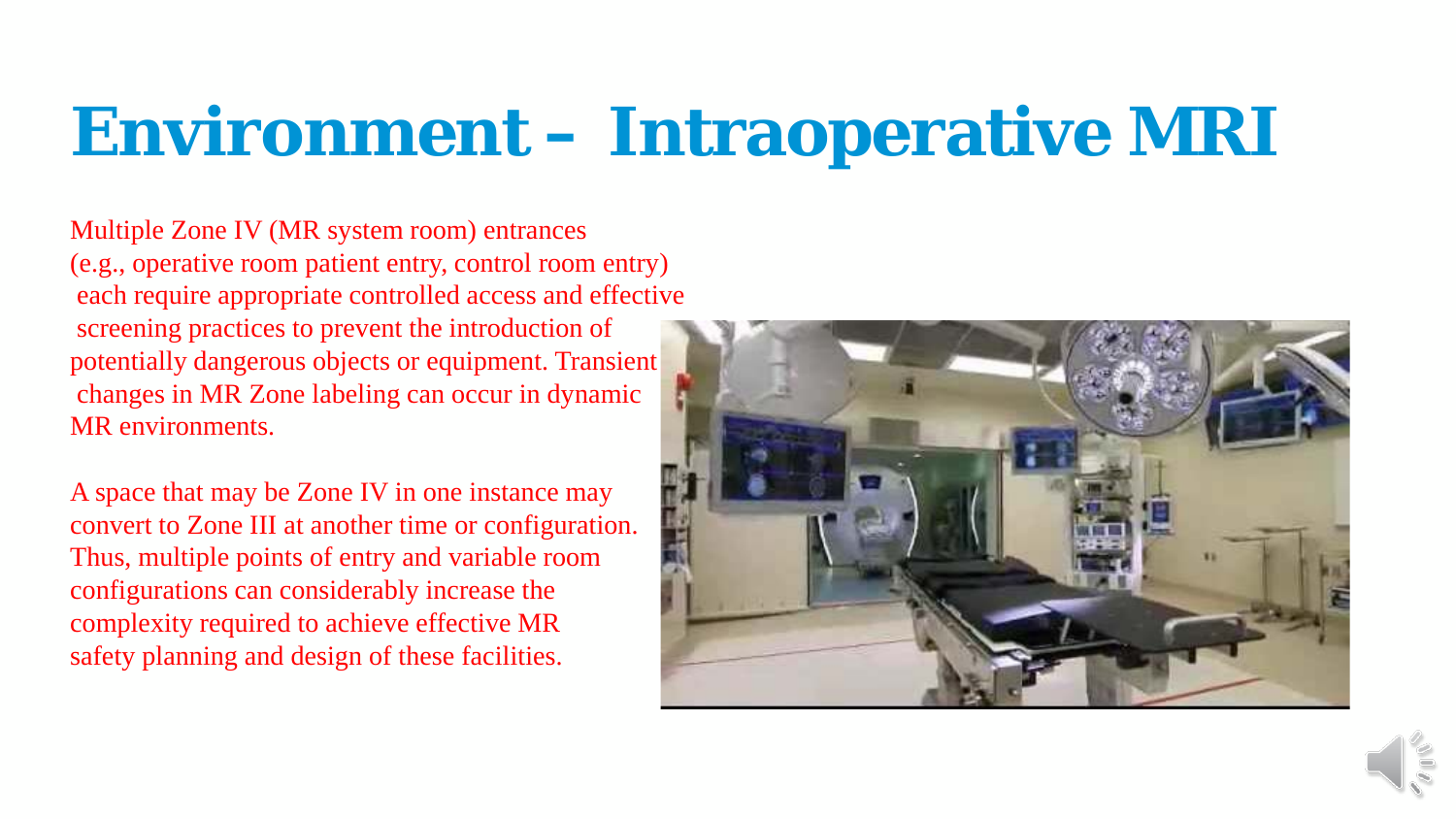## **Environment – 7T**

ting in electrically conductive materials that were too short to  $\overline{\mathcal{C}}$  below (In human tissue resonant circuitry conditions for lines s with conductive lengths as short as 5 to 7 cm; it would be 1 rile there are relatively few linear implants used in h o 30 cm in length required to satisfy resonant circuitry conditional  $r_{\text{free}}$  in  $\sigma$  metallic implants (e.g. overlapping stents ever that approach  $5$  to  $7$  cm in length. circuit induced heating in electrically conductive materials that were too short to experience significant heating at 3.0T and below. (In human tissue, resonant circuitry conditions for linear metallic implants can manifest for objects with conductive lengths as short as 5 to 7 cm; it would be 12 or 13 cm at 3T, and 25-26 cm at 1.5T.) While there are relatively few linear implants used in human subjects presently that are approximately 25 to 30 cm in length required to satisfy resonant circuitry conditions at 1.5T, there are many more indwelling metallic implants (e.g., overlapping stents, even some of the longer aneurysm clips) There are several particular considerations that should be taken into account for metallic implants, devices, and foreign bodies in the 7T environment. Compared to lower field strength MR environments, 7T is associated with greater transmitted RF energy. Importantly, this may increase the likelihood of resonant-

Thus, rapid resonant-related heating leading to dangerous temperature elevations of shorter electrically conductive objects is theoretically more likely at 7T than at 1.5T or even 3T. There are also significantly higher translational, rotational and Lenz's forces associated with 7T environments. Certain implants, such as active implants or devices (e.g., neuromodulation devices, cochlear implants, etc.) which retain functionality at lower field strengths may potentially malfunction or suffer interference, altered settings, or permanent damage at 7T.

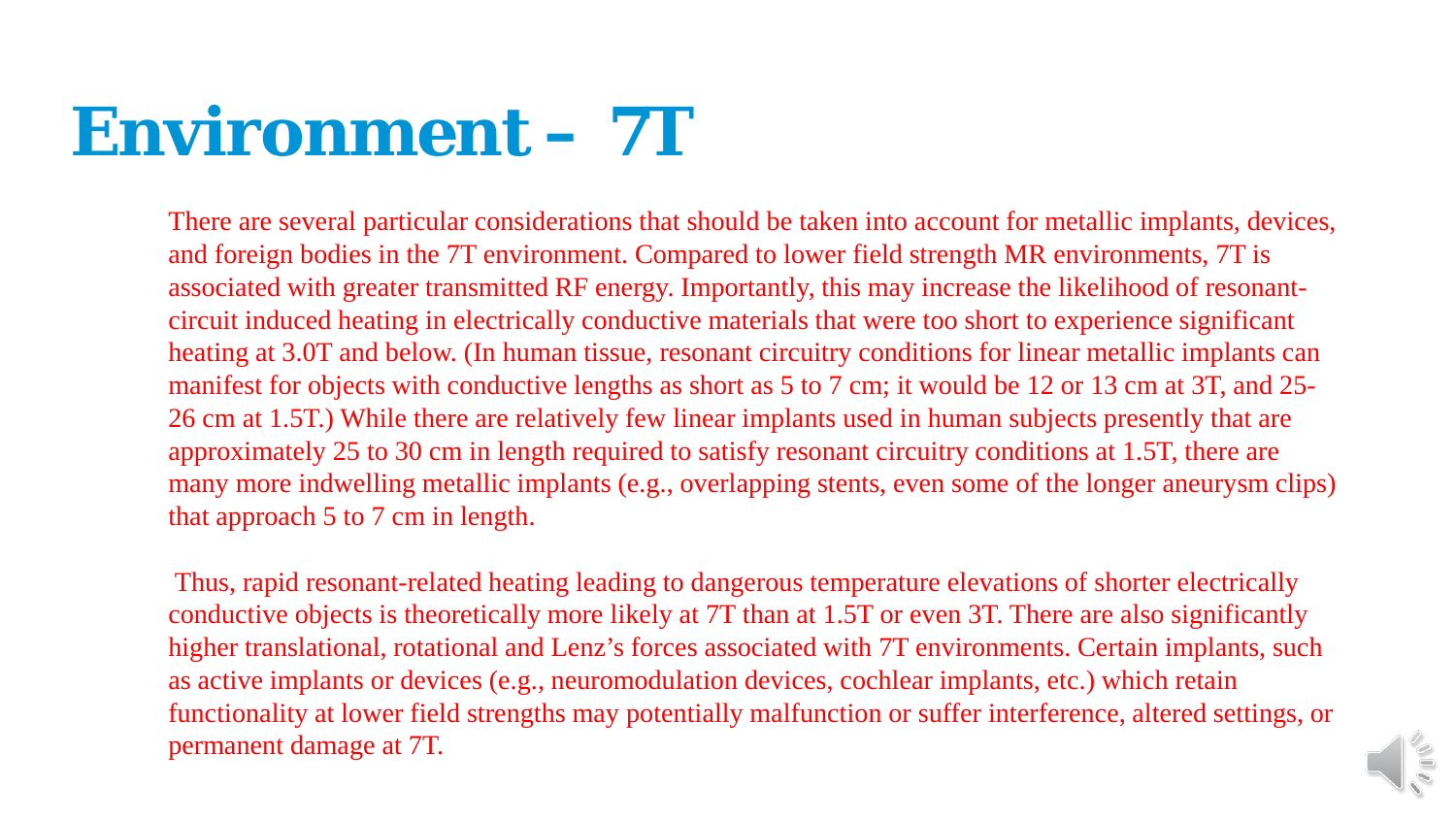# **Time Varying Radiofrequency Fields**

To help safeguard against thermal injuries or burns, pads meeting the MR system manufacturer's specifications should be placed between the patient's skin and any transmit RF coil. These pads protect the patient from proximity to the transmit RF body coil, to ensure spacing between the transmit coil and the patient's tissues. A single layer bed sheet is insufficient insulation or spacing.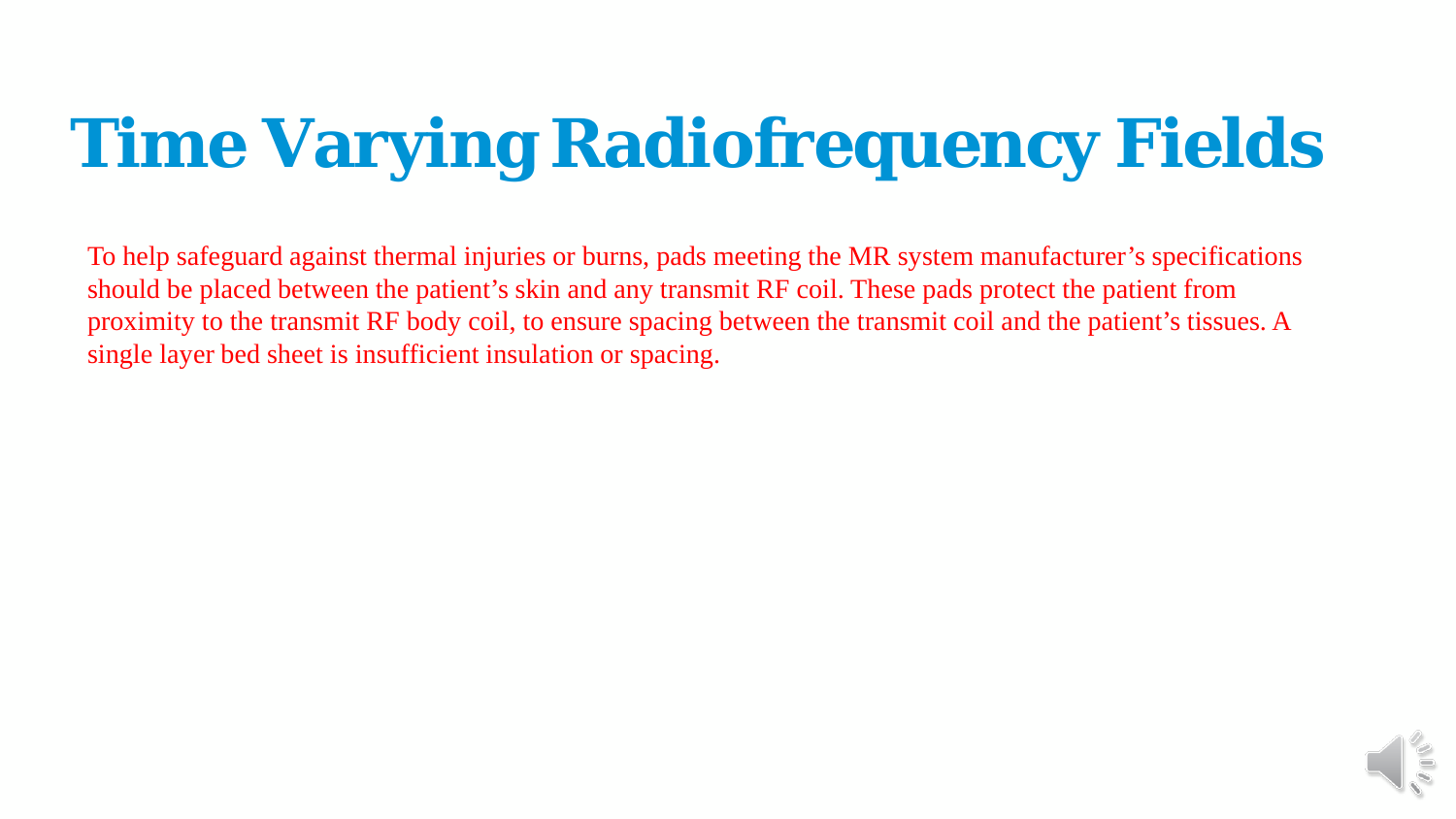## **Electrically conductive clothing**

Guidance regionalization and compared that are not related macrials (e.g., antimorobial sirver and copper) that are not rena  $p_{\text{max}}$ , but are not immed to, sportswear (incruding under wear or stamp sin invers, and claimers, metallic and conductive materials (e.g., antimicrobial silver and copper) that are not reliably disclosed in labeling. Such clothing products include, but are not limited to, sportswear (including underwear), brassieres, orthotic-related items (e.g., stump covers or stump shrinkers) and blankets. Some materials used in clothing have been increasingly associated with thermal injury and/or burns in patients undergoing MRI. Recent trends in the manufacturing of clothing and other related products have incorporated

 $r_{\text{max}}$  is not sufficient, as the Eederal Trade Commission (ETC) recommended to the Heart Rhythm Society of the Heart Rhythm Society of the Magnetic Rhythm Society of the Magnetic Rhythm Society of the Magnetic Rhythm Society of the Magnetic Rhythm Society of the Magnetic Rhythm Society mpurities, which Reliance on clothing labeling is not sufficient, as the Federal Trade Commission (FTC) "guidelines" allow clothing to contain as much as 5% impurities, which could be significant for a patient undergoing an MRI examination. For anatomic regions within or near the volume undergoing direct  $RF(B_1)$  field irradiation, to avoid such thermal concerns, we recommend gowning patients to skin, wearing only MR Safe gowns or scrubs supplied by the imaging facility.

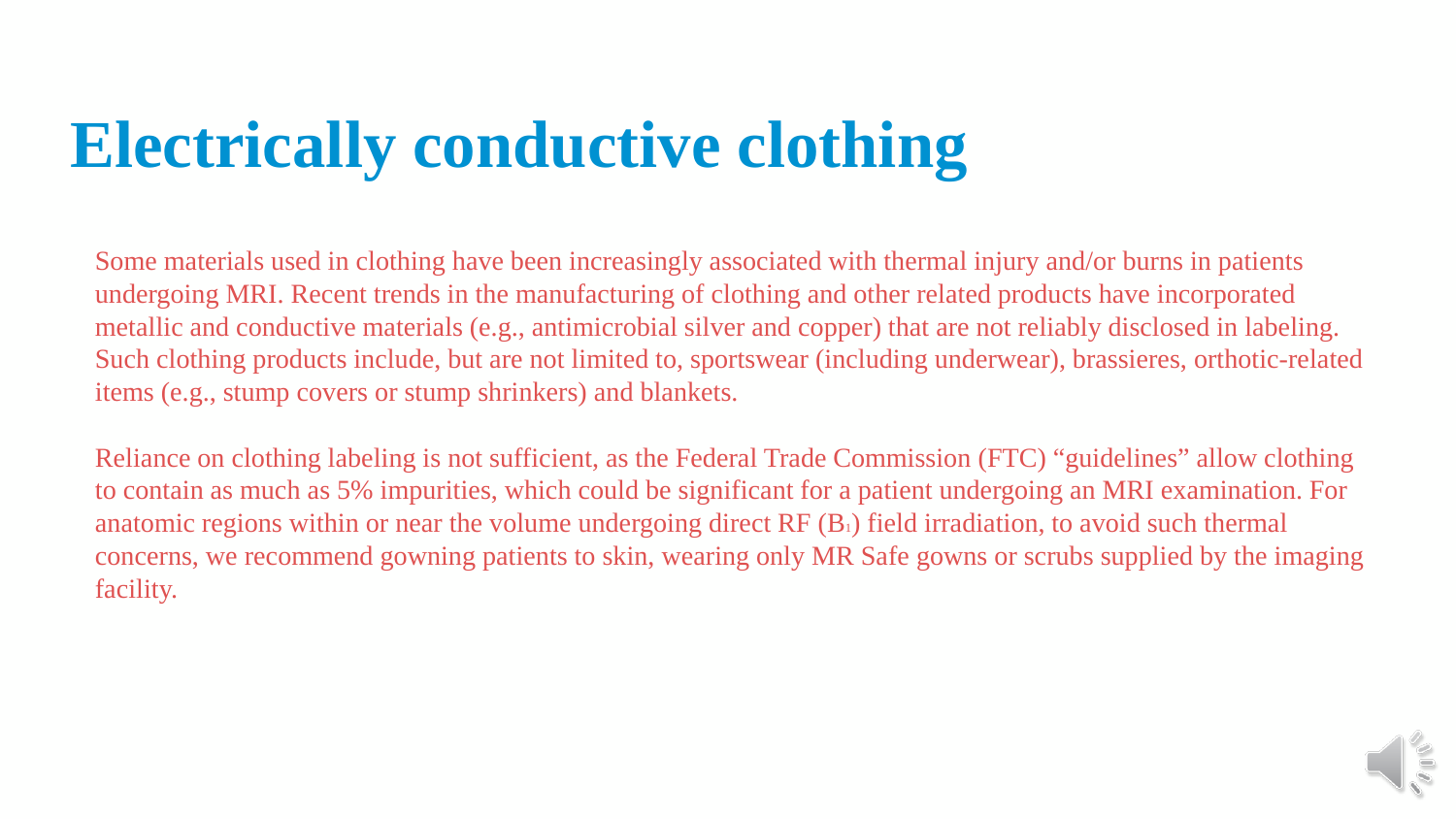### **Screening Form**

It will be posted as a separate standalone document on the MR Safety Webpage alongside the MR safety Manual. This will allow facilities to print copies without using the whole manual.

[https://www.acr.org/Clinical-Resources/Radiology-Safety/MR-Safety](https://nam05.safelinks.protection.outlook.com/?url=https%3A%2F%2Fwww.acr.org%2FClinical-Resources%2FRadiology-Safety%2FMR-Safety&data=02%7C01%7Cjgoch%40geisinger.edu%7C3cdc20552c5e40b5dd2208d7992a0e5a%7C37d46c567c664402a16055c2313b910d%7C0%7C0%7C637146278223816190&sdata=yq5Q4lJtgvFBTqM5BC0LNz5VMGfjfpLJaoIt79iNQVU%3D&reserved=0)